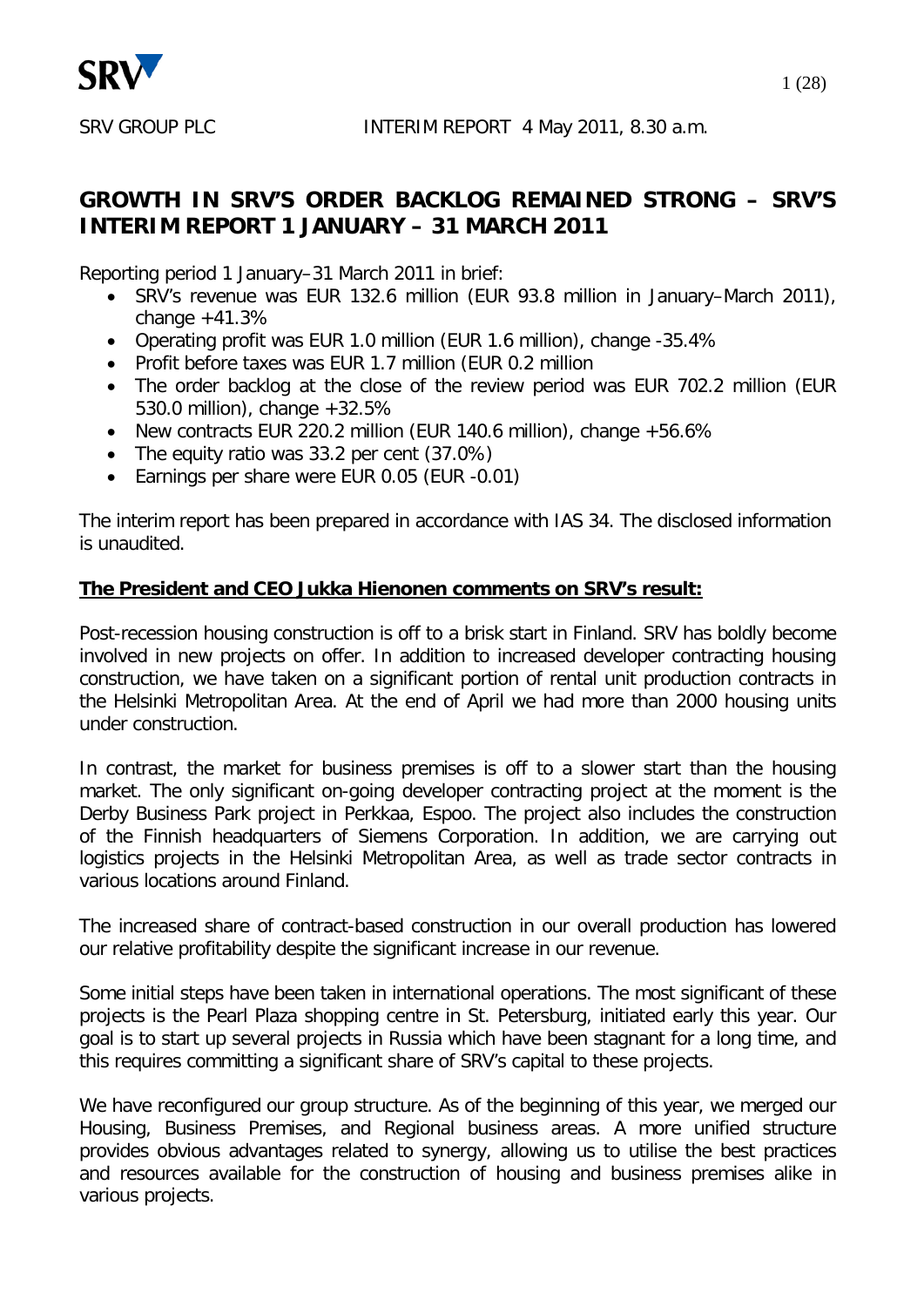

The profitability of the first quarter is not in line with our level of ambition. The increased number of backlog orders under construction, together with new orders, forms a solid basis for future progress. This indicates a concentration of profits in the latter half of 2011 and the last quarter in particular.

In early 2011, we have been able to make progress on two of our long-term major development projects: the Kalasatama Centre and Keilaniemi. They will both be key projects for this decade and are expected to have significant roles in SRV's earnings.

#### **Markets and general review**

The positive development with regard to SRV's revenue and order backlog continued in early 2011. The number of new SRV contracts increased by 56.6 per cent and the order backlog reached its highest level in the history of SRV.

Amongst the key international projects, the implementation of the Pearl Plaza shopping centre project in St. Petersburg was confirmed in January, when the investment decision for the site and the EUR 100 million development contract with SRV were signed.

In Finland, the commercial construction markets have not started to climb yet, and competition for new orders is fierce. SRV's volume of commercial construction has remained at a good level. However, there is pressure to maintain profitability, as the company's order backlog is based on contracting activity with a lower profit margin. In addition, construction costs have gone up. In order to improve profitability, SRV aims to shift the emphasis onto the company's own project development.

The market development in domestic housing construction has made positive progress. SRV has focused more clearly than before on the production of both rental and owner-occupied housing. The total amount of SRV's housing production under construction grew to 1 956 residential units, of which 65 per cent are rental or right-of-occupancy units. Eighty-four per cent of this new production has already been sold. The number of developer contracting housing projects currently under construction grew to 660 residential units and the decision on the start-up of 272 additional units has been made. In total, SRV sold 237 residential units to consumers and investors (in comparison to 163 units in January-March 2010).

The financial and real-estate markets in Russia are slowly recovering. In addition to continuing the development of its key projects, SRV seeks growth potential by focusing its efforts on the preparation of the first phase investment commitments of the VTB-Ashmore property fund.

SRV's own project development operations enhance the company's potential to increase its operating volume. Projects require long-term development work and are carried out over the course of several years. SRV's projects are often so-called landmark projects – innovative new solutions for the needs of sustainable regional construction. Such projects include, for example, the Keilaniemi Towers housing project, the development project for the vicinity of the Niittykumpu metro station in Espoo, and, as the most recent addition, the Kalasatama development project in Helsinki.

SRV's financial stability and position have remained at a good level and support the utilisation of the innovative project development expertise of SRV.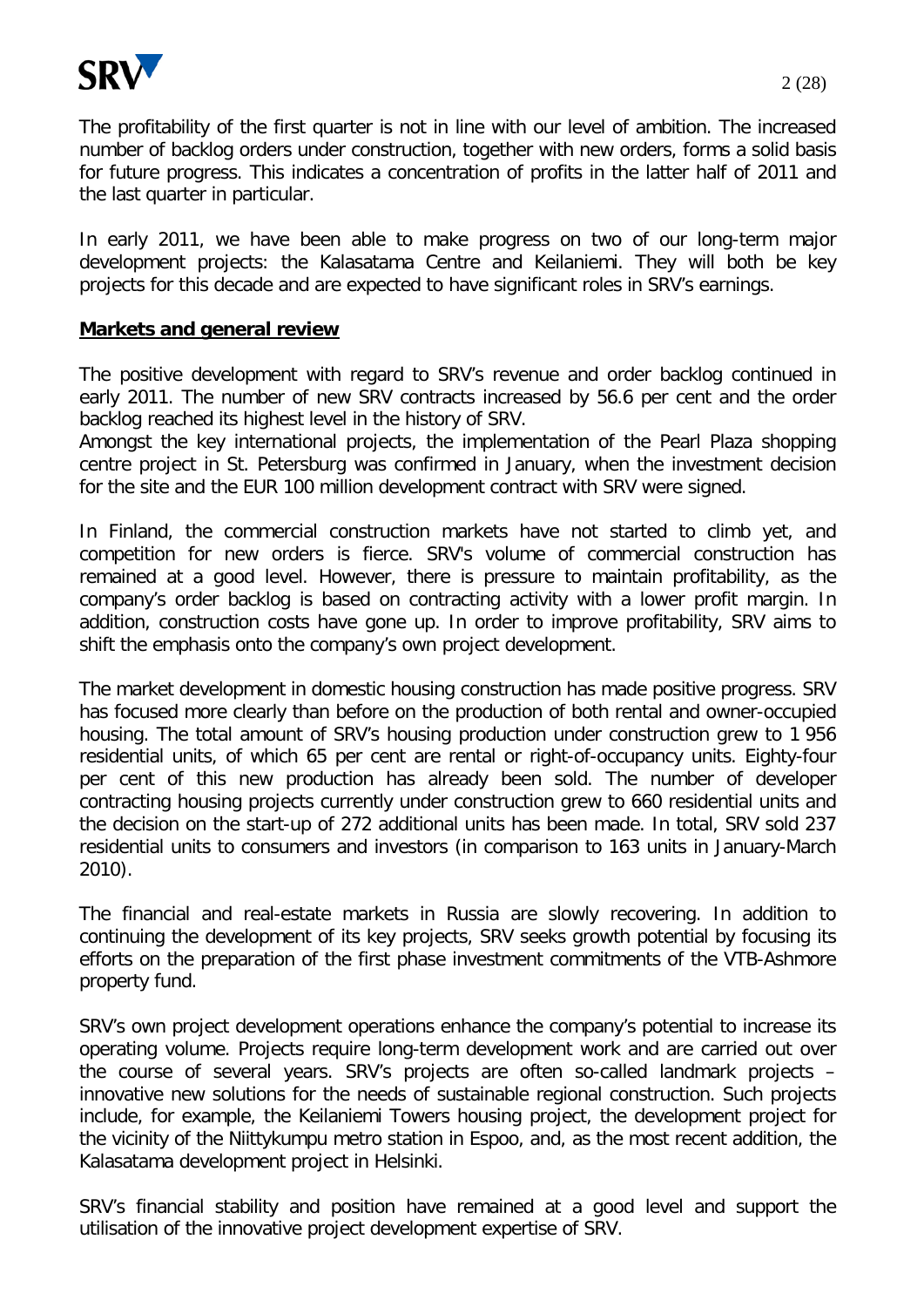

|                                                                                                        | <b>IFRS</b> | <b>IFRS</b> |             |         | <b>IFRS</b> |
|--------------------------------------------------------------------------------------------------------|-------------|-------------|-------------|---------|-------------|
| <b>Group key figures</b>                                                                               | $1 - 3/$    | $1 - 3/$    | change,     | change, | $1 - 12/$   |
| (EUR million)                                                                                          | 2011        | 2010        | <b>MEUR</b> | %       | 2010        |
| Revenue                                                                                                | 132.6       | 93.8        | 38.8        | 41.3    | 484.2       |
| Operating profit                                                                                       | 1.0         | 1.6         | $-0.6$      | $-35.4$ | 12.5        |
| Financial income and expenses,                                                                         |             |             |             |         |             |
| total                                                                                                  | 0.7         | $-1.4$      | 2.1         |         | $-4.5$      |
| Profit before taxes                                                                                    | 1.7         | 0.2         | 1.5         | 960.9   | 7.9         |
| Order backlog                                                                                          | 702.2       | 530.0       | 172.1       | 32.5    | 594.5       |
| New agreements                                                                                         | 220.2       | 140.6       | 79.6        | 56.6    | 559.9       |
| Operating profit, %                                                                                    | 0.8         | 1.7         |             |         | 2.6         |
| Net profit, %                                                                                          | 0.8         | $-0.7$      |             |         | 1.1         |
| Equity ratio, %                                                                                        | 33.2        | 37.0        |             |         | 35.2        |
| Net interest bearing debt                                                                              | 246.4       | 199.8       |             |         | 222.8       |
| Gearing, %                                                                                             | 159.1       | 132.3       |             |         | 141.7       |
| Return on investment, $\%$ <sup>1)</sup>                                                               | 2.5         | 2.5         |             |         | 4.1         |
| Return on equity, $% ^{1}$                                                                             | 2.9         | $-1.7$      |             |         | 3.2         |
| Earnings per share, EUR                                                                                | 0.05        | $-0.01$     |             |         | 0.19        |
| Equity per share, EUR                                                                                  | 4.49        | 4.36        |             |         | 4.56        |
| Weighted average number of                                                                             |             |             |             |         |             |
| shares outstanding<br>1) In polaitable the liquinate only the neeft for the nexted has been annualized | 33.9        | 34.0        |             | $-0.1$  | 33.9        |

1) In calculating the key ratio only the profit for the period has been annualised

The Group revenue increased especially as the result of the favourable development in the volume of domestic housing construction. The decline in the operating profit was influenced by the weakened profitability of commercial construction brought on by a lower order backlog profit margin and higher construction costs, as well as losses generated by international business operations. The Group's profit before taxes improved on account of the gains from interest rate swaps and currency fluctuation, as well as affiliate-derived financial income from derivative contracts included in the financial income and expenses. The Group's order backlog grew on account of the increased order backlog of international and domestic housing construction.

#### **Key figures for the Segments**

|                                 | <b>IFRS</b> | <b>IFRS</b> |             |         | <b>IFRS</b> |
|---------------------------------|-------------|-------------|-------------|---------|-------------|
| <b>Revenue</b>                  | $1 - 3/$    | $1 - 3/$    | change,     | change, | $1 - 12/$   |
| (EUR million)                   | 2011        | 2010        | <b>MEUR</b> | %       | 2010        |
| <b>Operations in Finland</b>    | 123.9       | 93.0        | 31.0        | 33.3    | 462.3       |
| <b>International Operations</b> | 8.4         | 0.7         | 7.6         | 1018.3  | 21.7        |
| <b>Other Operations</b>         | 3.3         | 2.5         | 0.7         | 28.8    | 10.3        |
| Eliminations                    | $-3.0$      | $-2.5$      | $-0.5$      |         | $-10.2$     |
| Group, total                    | 132.6       | 93.8        | 38.8        | 41.3    | 484.2       |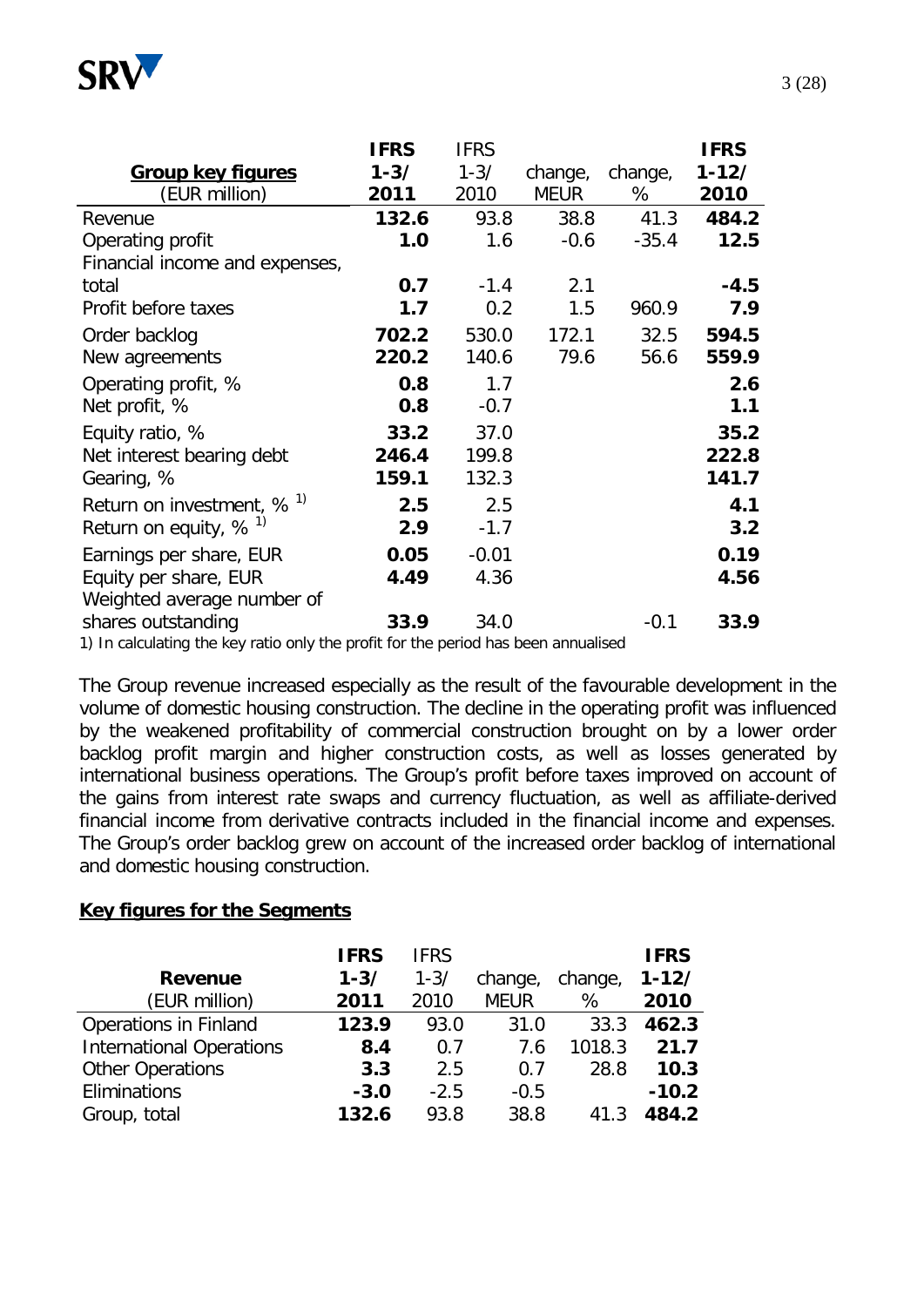

|                                 | <b>IFRS</b> | <b>IFRS</b> |             |         | <b>IFRS</b> |
|---------------------------------|-------------|-------------|-------------|---------|-------------|
| <b>Operating profit</b>         | $1 - 3/$    | $1 - 3/$    | change,     | change, | $1 - 12/$   |
| (EUR million)                   | 2011        | 2010        | <b>MEUR</b> | %       | 2010        |
| Operations in Finland           | 4.4         | 6.7         | $-2.4$      | $-35.1$ | 26.4        |
| <b>International Operations</b> | $-2.4$      | $-3.9$      | 1.5         |         | $-8.0$      |
| <b>Other Operations</b>         | $-1.0$      | $-1.2$      | 0.2         |         | $-5.9$      |
| Eliminations                    | 0.0         | $-0.1$      | 0.1         |         | 0.0         |
| Group, total                    | 1.0         | 1.6         | $-0.6$      | $-35.4$ | 12.5        |

| <b>Operating profit</b>         | <b>IFRS</b>  | <b>IFRS</b>  | <b>IFRS</b> |
|---------------------------------|--------------|--------------|-------------|
| $\%$ )                          | $1 - 3/2011$ | $1 - 3/2010$ | 1-12/2010   |
| Operations in Finland           | 3.5          | 72           | 5.7         |
| <b>International Operations</b> | $-28.4$      | $-517.7$     | $-37.1$     |
| Group, total                    | 0.8          | 17           | 2.6         |

| Order backlog            | <b>IFRS</b> | <b>IFRS</b> | change,     | change, | <b>IFRS</b> |
|--------------------------|-------------|-------------|-------------|---------|-------------|
| (EUR million)            | 3/2011      | 3/2010      | <b>MEUR</b> | %       | 12/2010     |
| Domestic operations      | 589.8       | 506.1       | 83.7        | 16.5    | 574.5       |
| International operations | 112.4       | 24.0        | 88.5        | 369.2   | 20.0        |
| Group, total             | 702.2       | 530.0       | 172.1       | 32.5    | 594.5       |
| - sold order backlog     | 569         | 389         | 180         | 46.2    | 442         |
| - unsold order backlog   | 133         | 141         | -8          | $-5.6$  | 153         |

#### **Earnings trends of the Segments**

|                            | <b>IFRS</b> | <b>IFRS</b> |             |         | <b>IFRS</b> |
|----------------------------|-------------|-------------|-------------|---------|-------------|
| <b>Domestic Operations</b> | $1 - 3/$    | $1 - 3/$    | change,     | change, | $1 - 12/$   |
| (EUR million)              | 2011        | 2010        | <b>MEUR</b> | %       | 2010        |
| Revenue                    | 123.9       | 93.0        | 31.0        | 33.3    | 462.3       |
| - business construction    | 75.3        | 68.9        | 6.4         | 9.3     | 353.2       |
| - housing construction     | 48.8        | 24.1        | 24.6        | 102.2   | 109.4       |
| Operating profit           | 4.4         | 6.7         | $-2.4$      | $-35.1$ | 26.4        |
| Operating profit, %        | 3.5         | 7.2         |             |         | 5.7         |
| Order backlog              | 589.8       | 506.1       | 83.7        | 16.5    | 574.5       |
| - business construction    | 277.7       | 365.9       | $-88.1$     | $-24.1$ | 271.6       |
| - housing construction     | 312.0       | 140.2       | 171.8       | 122.5   | 302.9       |

Domestic Operations comprises construction operations of SRV Construction Ltd and property development. Domestic operations has been divided into business premises including retail, office, logistics and rock construction operations as well as housing construction.

Revenue in Domestic Operations was EUR 123.9 million (EUR 93.0 million) and its share of total revenue of the Group was 94 per cent (99%). Operating profit was EUR 4.4 million (EUR 6.7 million) generating an operating profit margin of 3.5 per cent (7.2%). The decrease in operating profit was attributable to the weakening of profitability level in business construction due to increased share of contract-based order backlog and lower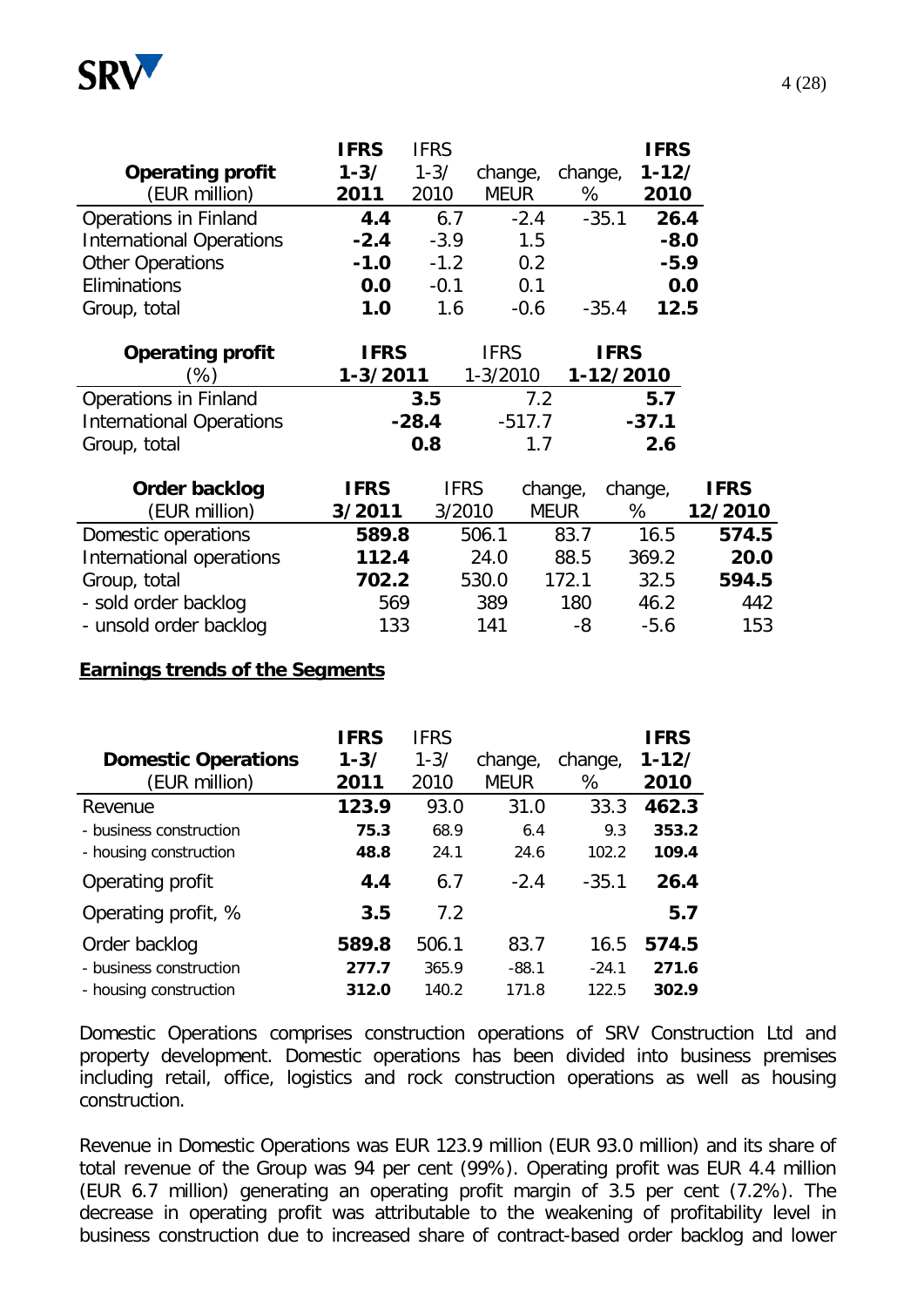

profit margin as well as an increased level of construction costs. The order backlog grew by 16.5 per cent and was EUR 589.8 million (EUR 506.1 million).

#### **Business Premises construction**

Revenue in Business Premises construction was EUR 75.3 million (EUR 68.9 million). The order backlog was EUR 277.7 million (EUR 365.9 million). Competition for new contracts remained tight.

The projects completed during the review period include, for example, raising the height of the car park facilities at the Helsinki Fair Centre in Pasila, Helsinki for the Finnish Fair Corporation; changes to the Sähkötalo building in Kamppi, Helsinki; changes to the business premises of the European Chemicals Agency of the European Union in downtown Helsinki; and, the renovation of the Forum shopping centre in Jyväskylä for Citycon.

During the review period, contracts worth EUR 48.6 million were signed with external clients. In March, SRV and Länsimetro Oy signed a contract for the excavation work in Otaniemi related to the construction of the west metro. The contract includes the excavation work for two long parallel metro tunnels of approximately 1.6 kilometres each and two vertical shafts, as well as the construction of the station and signal boxes. The work in Otaniemi will be complete in September 2013.

Contracts for the following projects were also signed during the review period: the basic renovation of the Viikki laboratory building with the University of Helsinki; implementing the extension of the Shopping Centre Zeppelin in Kempele; a new construction for the Jyväskylä Hospital School; and, as an addition to a previously signed contract with the Hospital District of Southwest Finland for foundation work, a contract for the construction of equipment storage facilities for the Turku University Hospital.

#### **Housing Construction**

Revenue in Housing Construction was EUR 48.8 million (EUR 24.1 million). The order backlog grew by 123 per cent and was EUR 312.0 million (EUR 140.2 million). SRV has increased significantly its housing production and at the close of the review period SRV had a total of 1,956 residential units under construction. 84 per cent of the production under construction was implemented under building contracts ofr they were SRV's own production which had already been sold.

During the review period, housing construction contracts worth EUR 37.6 million were signed with external clients. Contracts were concluded with the construction company TA Asumisoikeus Oy for the construction of four sites and 182 right-of-occupancy units in Espoo's Vanttila and Saunalahti. Contracts with YH-Länsi Oy were concluded in Pirkanmaa for two construction projects that include 42 residential units in Kangasala and 31 units in Ylöjärvi. These Pirkanmaa projects will be implemented on lots already owned by SRV. In Joensuu, 17 right-of-occupancy units will be constructed for Avain Rakennuttajat.

SRV started a total of 122 developer contracting housing projects during the review period. Eighteen high-end single-family houses will be built for Espoon Kaisla in Saunalahti, Espoo. A 29-unit apartment building will be constructed for Lahden Alfred in downtown Lahti, a 26 unit apartment building will be built for Kaarinan Klarinetti in downtown Kaarina, and 23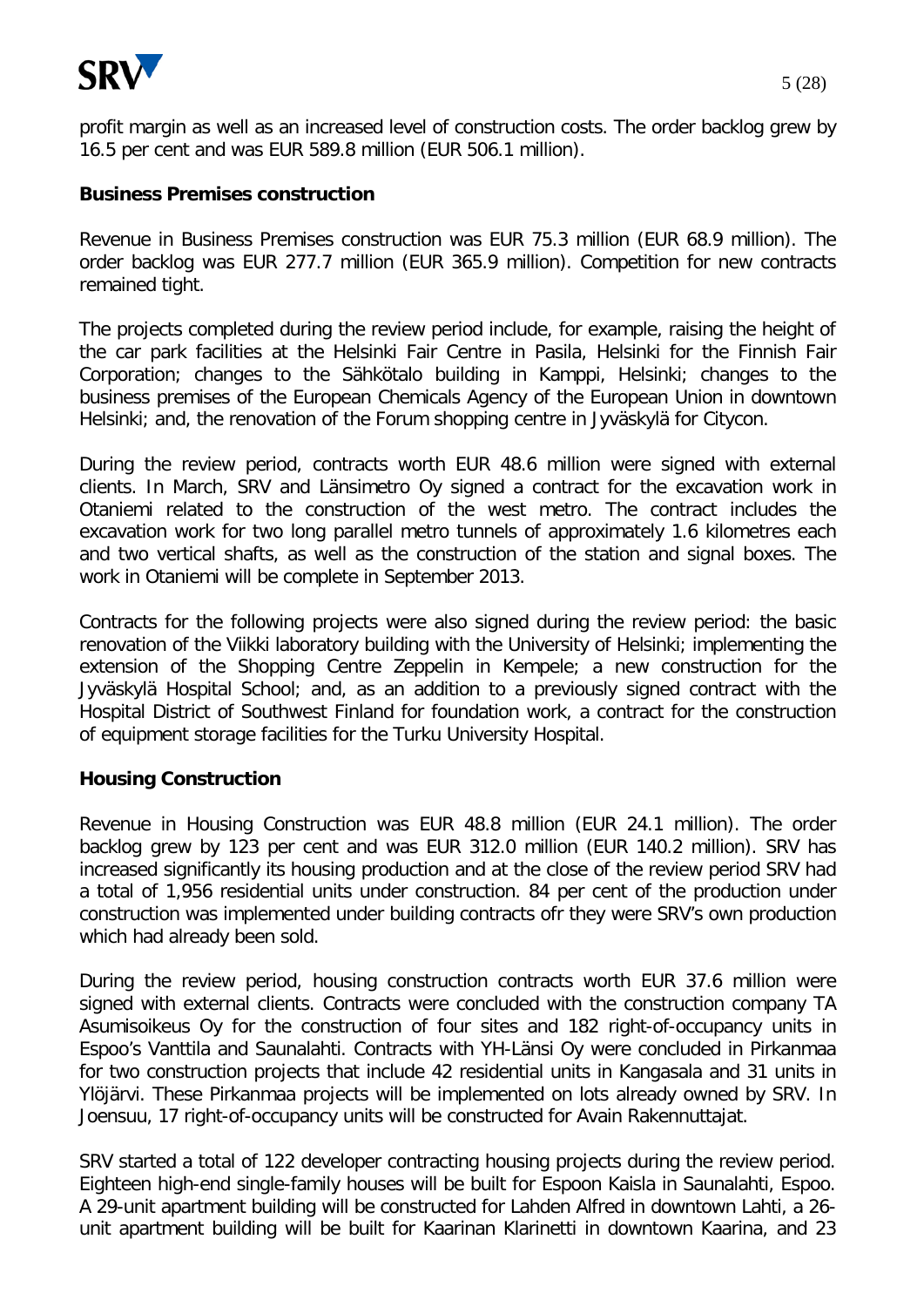

residential units for Ylöjärven Kultasiipi will be built in downtown Ylöjärvi. In addition, a 26 unit apartment building called Saarijärven Kimallus will be constructed in downtown Saarijärvi. On top of the projects initiated during the review period, SRV has decided to start the construction of 221 residential units in the Helsinki Metropolitan Area and 51 units in Pirkanmaa.

In total, 147 (95) of the developer contract housing projects' apartments were sold during the review period. At the end of the period, there were 660 (247) apartments under construction, with 310 (169) left unsold. There were 86 (138) completed and unsold apartments, of which 12 were rented out by the end of the period. In total, 67 (16) developer contract housing projects' apartments were completed during the period, as the first two in a group of four apartment buildings were completed in Martinlaakso, Vantaa.

| <b>Housing production in</b>       |          |          |         |           |
|------------------------------------|----------|----------|---------|-----------|
| <b>Finland</b>                     | $1 - 3/$ | $1 - 3/$ | change, | $1 - 12/$ |
|                                    | 2011     | 2010     | units   | 2010      |
| Developer contracting              |          |          |         |           |
| Start-ups                          | 122      | 0        | 122     | 543       |
| Sold                               | 147      | 95       | 52      | 524       |
| Completed                          | 67       | 16       | 51      | 201       |
| Completed and unsold               | 86       | 138      | $-52$   | 137       |
| Under construction, total $^{1/2}$ | 1956     | 950      | 1 0 0 6 | 1629      |
| - negotiation and construction     |          |          |         |           |
| contracts $^{1}$ 2)                | 1296     | 703      | 593     | 1024      |
| - developer contracting 1)         | 660      | 247      | 413     | 605       |
| - of which unsold<br>1)            | 310      | 169      | 141     | 284       |
| 1) at the end of the period        |          |          |         |           |

Based on the current schedules of completion, SRV estimates 34 residential units to be completed during the second quarter and a total of 508 developer contracting residential units in the entire year of 2011.

SRV continued to participate in the Low2No project, which aims to develop and implement a solution for the construction of low-carbon or no-carbon sustainable urban environments in order to minimise energy consumption. In addition to SRV, other participants in this project, which is partly funded by the Finnish Funding Agency for Technology and Innovation Tekes, include the Finnish Innovation Fund Sitra and VVO Yhtymä Oyj, as well as an international design team put together on the basis of a sustainable constructionrelated competition organised in 2009. The City of Helsinki has allocated a whole block in Jätkäsaari to be built in accordance with the Low2No concept by Sitra, SRV, and VVO. The residential and commercial units within this block will be designed using innovative environmental, spatial, and service-based planning to be implemented as a multi-purpose environment that responds to changing work and living habits.

| <b>International Operations</b><br>(EUR million) | <b>IFRS</b><br>$1 - 3/$<br>2011 | <b>IFRS</b><br>2010 | 1-3/ change, change,<br><b>MEUR</b> | %          | <b>IFRS</b><br>$1 - 12/$<br>2010 |
|--------------------------------------------------|---------------------------------|---------------------|-------------------------------------|------------|----------------------------------|
| Revenue                                          | 8.4                             | 0 7                 |                                     | 7.6 1018.3 | 21.7                             |
| Operating profit                                 | $-2.4$                          | $-3.9$              | 15                                  |            | $-8.0$                           |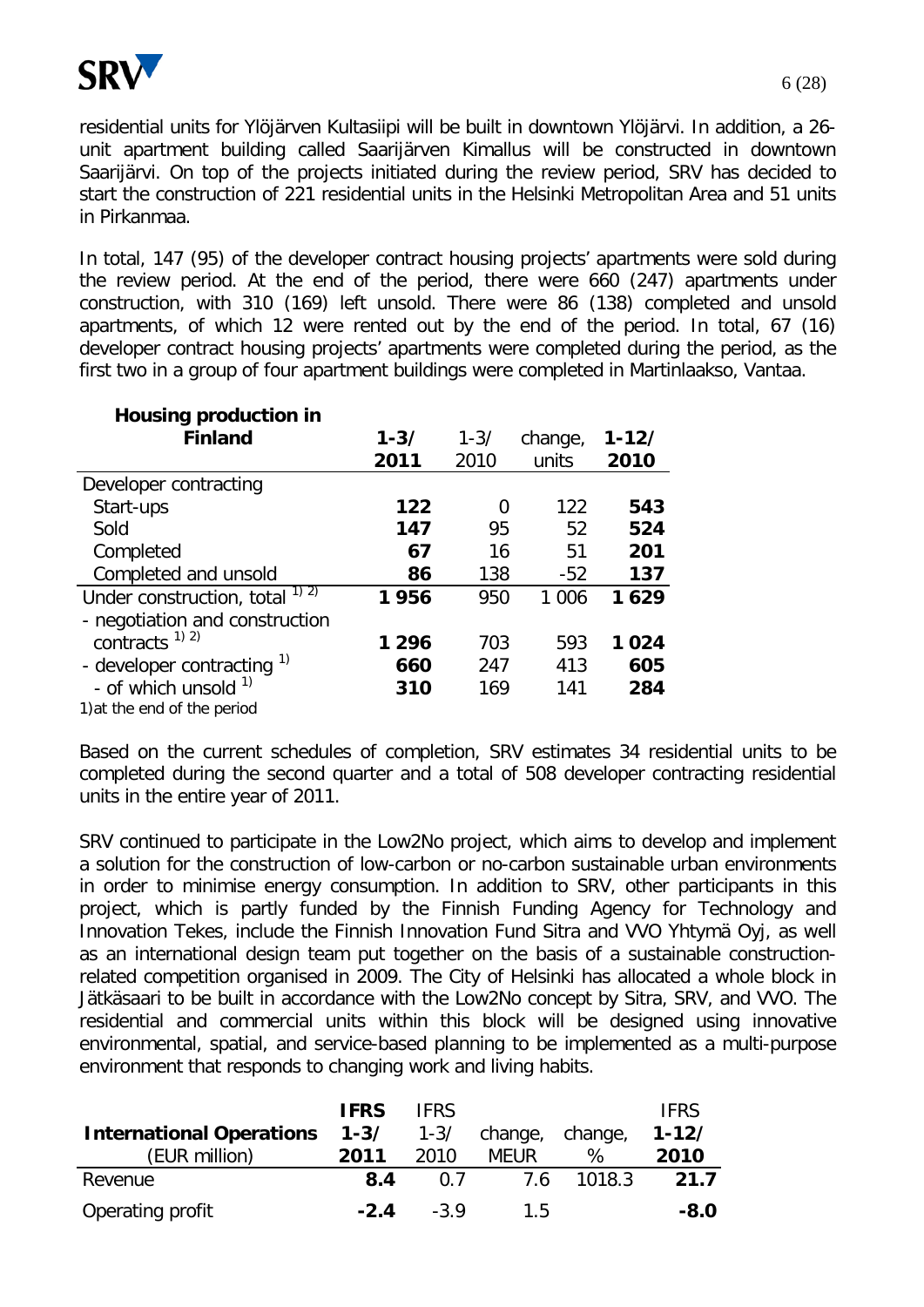

| Operating profit, % | $-28.4 - 517.7$   |  |                        | $-37.1$ |
|---------------------|-------------------|--|------------------------|---------|
| Order backlog       | <b>112.4</b> 24.0 |  | 88.5 369.2 <b>19.2</b> |         |

International Operations comprises business activities of the SRV International subgroup in Russia and the Baltic countries.

Revenue in the International Operations was EUR 8.4 million (EUR 0.7 million) and its share of total revenue of the Group was 6 per cent (1%). Operating loss was EUR 2.4 million (a loss of EUR 3.9 million). The order backlog was EUR 112.4 million (EUR 24 million).

#### **Russia**

The OOO Pearl Plaza, jointly owned by SRV and the Shanghai Industrial Investment Company, made a decision in January concerning the first phase of the shopping centre project in St. Petersburg. The value of investment is approximately EUR 130 million and funding for the project mainly comes from China. SRV's ownership in this joint venture is 50 per cent. SRV will invest approximately EUR 20 million in the implementation of the first phase. At the same time, SRV signed a project management contract worth approximately EUR 100 million for the planning and construction of an 87 000  $m^2$  shopping centre. The shopping centre will be completed in spring 2013. The first letter of intent was signed with the Finnish Prisma supermarket operator SOK, who will lease 7 600  $m^2$  for a Prisma hypermarket. The building permit planning for the site was started immediately and the construction site's preparation work will be launched in the course of this spring.

SRV continued the development of the Septem City project in St. Petersburg, which comprises 8.5 hectares of land in the Ohta region. The plans for the area include constructing a shopping centre, office, and business premises, as well as premises for hotel, restaurant, and entertainment services. This project will be implemented in several phases and the first phase will be to construct a shopping centre. The shopping centre concept has received preliminary approval and the process of detaching the first phase as its own legal structure has been initiated. SRV has invested approximately EUR 51.8 million in the acquisition of land areas and properties. The estimated amount of SRV's further investment in land acquisition is about EUR 8 million. Currently SRV has an 87.5 per cent ownership in the project, but it will decrease to 77.5 per cent once all the ownership arrangements have been finalised in accordance with the cooperation contract.

The development of the Eurograd logistics area in St. Petersburg continued. SRV has 49 per cent ownership in the Russian company that possesses a 24.9 hectare land area located north of St. Petersburg, in the immediate vicinity of the Ring Road. There are plans to build more than 100 000 square metres of logistics premises in several phases over the course of the next few years. The zoning of the area for logistics has been completed.

During the review period, SRV had a particular focus on the analysis and clarification of the investment sites of VTBC-Ashmore Real Estate Partners I in Moscow. The fund primarily invests in the construction of offices, commercial premises, hotels, and upscale housing in Moscow and St. Petersburg. SRV's share of the investment commitments in the first phase is EUR 20 million. The other investors involved in the fund are VTB Capital and Ashmore Group Plc ('Ashmore'), together with the funds they control, as well as the Finnish pension insurance companies Ilmarinen and Etera. VTB Capital and Ashmore act as sponsors and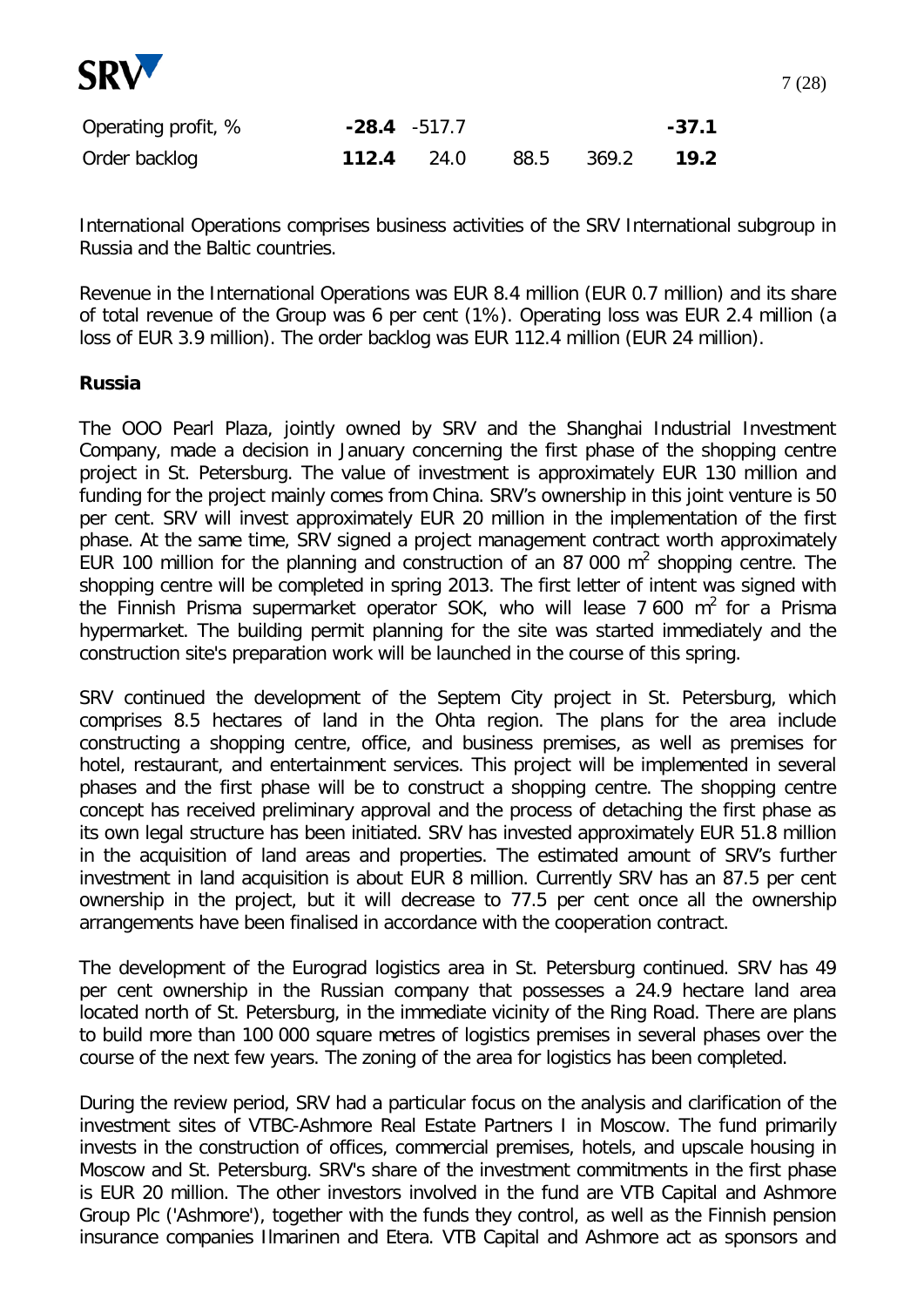

general partners of the fund. Their tasks include identifying investments and arranging financing for the projects. SRV acts both as an investor and project management contractor with respect to the fund, through which it expects to receive at least EUR 200 million worth of project management contracts. The fund is currently primarily analysing Elite residential sites as well as office, commercial, and hotel sites in the heart of Moscow.

More than 92 per cent of the premises of the Etmia II office and parking house project in the heart of Moscow have been leased and SRV is negotiating with several tenant candidates for the rest of the premises. SRV's role in the project is to act as co-owner with a 50 per cent stake and as the project management contractor.

The financing of the Mytishi shopping centre project in the Moscow region has not advanced, and the implementation possibilities of alternative concepts are being studied. The majority owner of the project is the Finnish real-estate investment company Vicus, with a 75 per cent stake. SRV owns 25 per cent of the shopping centre project and its total investments amount to EUR 7.5 million.

SRV continued the renovation of the old Aeroport hotel at Sheremetyevo airport in Moscow, as well as the renovation of 200 rooms in the Pulkovskaya Hotel in St. Petersburg. During the review period, a new contract was signed for the renovation of the Pribaltiskaya Hotel's Aqua Park located in St. Petersburg. All three hotels belong to the Wenaas Group. The projects are a continuation of cooperation already started in 2007.

In the city of Vyborg, four apartments in the Papula residential area were sold during the review period. A total of 21 housing units have been sold, while 17 units remained unsold at the end of the period.

#### **Baltic countries**

Business volumes in the Baltic countries were low. In Estonia, 2 (4) residential units were sold during the period. There were 15 (27) completed but unsold units at the end of the period.

In Latvia, the construction of the international school was in progress according to the construction contract between SRV and the International School of Latvia.

|                         | <b>IFRS</b> | <b>IFRS</b> |                 |      | <b>IFRS</b> |
|-------------------------|-------------|-------------|-----------------|------|-------------|
| <b>Other Operations</b> | $1 - 3/$    | $1 - 3/$    | change, change, |      | $1 - 12/$   |
| (EUR million)           | 2011        | 2010        | <b>MEUR</b>     | %    | 2010        |
| Revenue                 | 3.3         | -2.5        | 0 7             | 28.8 | 10.3        |
| Operating profit        | $-1.0$      | $-12$       | 0. Z            |      | $-5.9$      |

Other operations comprise mainly the businesses of SRV Group Plc and SRV Kalusto Oy (equipment).

Revenue of Other Operations during the review period was EUR 3.3 million (EUR 2.5 million) and operating loss was EUR 1.0 million (a loss of EUR 1.2 million). The positive trend in revenue and operating profit was attributable to higher operation volumes.

### **Group project development**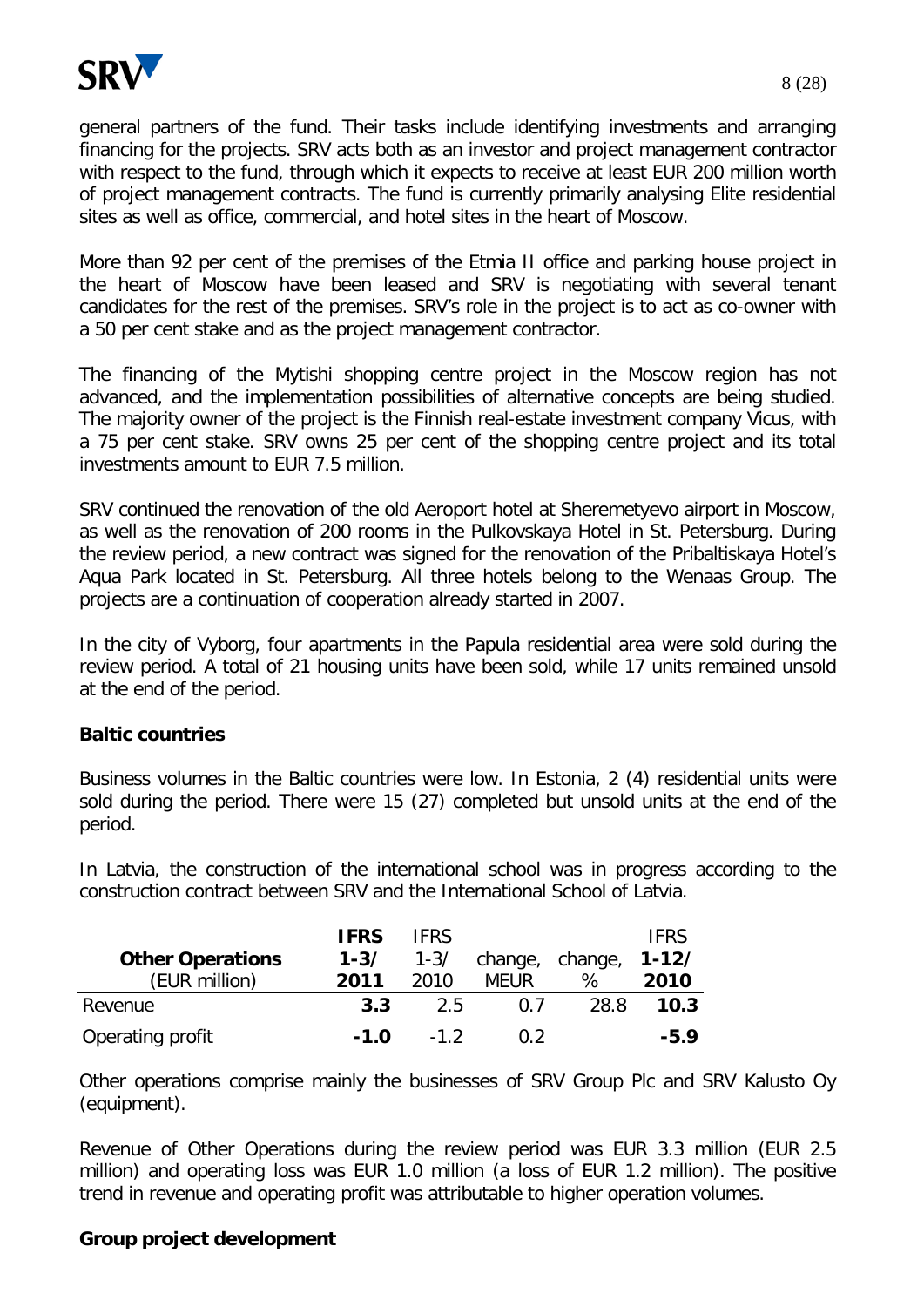

9 (28)

SRV's proposal for implementing the Kalasatama Centre project in Helsinki moved forward. The Real Estate Committee of the City of Helsinki has made a proposal for the Helsinki City Council to elect SRV as the winner of the competitive bidding for the implementation of the site. The final decision by the City Board is expected to be made in May. According to SRV's plans, the total floor area of the Kalasatama Centre is 176 000  $m^2$ , divided into residential units (86 000 m<sup>2</sup>), business and service premises (55 000 m<sup>2</sup>), office spaces (14 000 m<sup>2</sup>), and hotel premises (10 000 m<sup>2</sup>). The construction of an 11 000 m<sup>2</sup> social and health care service centre for the City is also included in the project.

The local plan changes related to SRV's residential tower plans in Espoo's Keilaniemi area go under review by the Espoo City Planning Committee in April. The plan proposal is available to the public from the beginning of May until the end of June. The plans for the site include some 72 000  $m^2$  for apartments and 9 000  $m^2$  for offices.

SRV is developing a regional development project in connection with the future Niittykumpu metro station in cooperation with the Mutual Pension Insurance Company Varma and Sato Corporation. The City of Espoo granted a planning reservation for the project in June 2010. The plans for the area mainly comprise housing construction as well as a shopping centre. The overall size of the area to be developed is approximately 140 000  $m^2$ . This includes some 80 000  $m^2$  of city land covered by the planning reservation, of which SRV's share is one third. As part of the development project, SRV has purchased the Niittytori shopping centre. The local plan for the area will include the right to build approximately 15 000  $m^2$  of housing. The draft local plan for the area has been submitted to the Real Estate Committee and will be handled in May.

SRV has started the construction of an office building complex at Derby Business Park located in Perkkaa, Espoo. The site includes three office buildings (20 000  $m^2$ ) that will house, among others, the Siemens headquarters for Finnish operations and the headquarters of SRV. As part of the project, the former Siemens headquarters building, purchased through a joint venture by SRV, Sato Corporation, and the Mutual Pension Insurance Company Varma, will be re-developed into a building suitable for housing construction. The local plan changes for the area are pending. The target for residential floor area is 110,000-120,000  $m^2$ . The plan proposal is expected to be handled by the City Planning Committee in the autumn of 2011.

#### **Financing and financial position**

Net operational cash flow was EUR -18.0 million negative (EUR -7.1 million in January-March 2010). The weakening of the cash flow during the review period was attributed to the increase of inventories. The Group's inventories were EUR 330.6 million (EUR 290.0 million), the share of land areas and plot-owning companies being EUR 191.4 million (EUR 165.9 million). The Group's invested capital amounted to EUR 410.6 million (EUR 357.5 million).

At the end of the review period, the Group's financing reserves were EUR 132.1 million, of which the Group's cash assets amounted to EUR 9.4 million and the share of committed undrawn financing reserves amounted to EUR 101.7 million. In addition, the group had committed financing commitments amounting to EUR 29.4 million. The Group's net interest-bearing liabilities were EUR 246.4 million on 31 March. Net financing incomes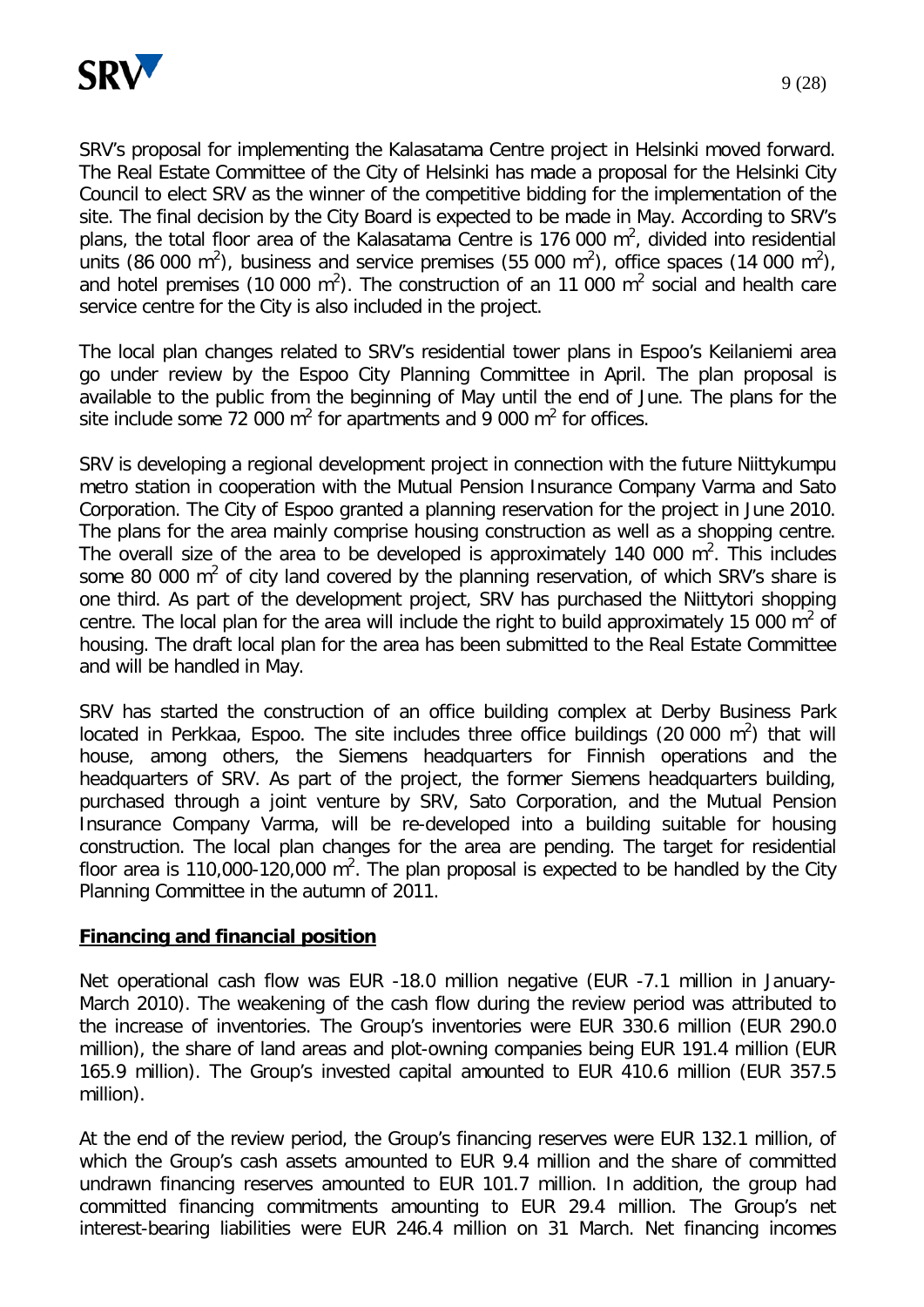

totalled EUR 0.7 million (net financing expenses EUR 1.4 million). The increase of financing incomes was attributable to gains from interest rate swaps, exchange rate gains and financial incomes from associated companies.

Investments in SRV's developer contracting housing projects in Finland including completed, unsold projects, total around EUR 81.4 million. SRV estimates that the completion of these projects requires another EUR 71.7 million. Undrawn housing corporate loans related to RS projects totalled EUR 85.0 million. Investments in the business premises projects on a developer contracting basis total EUR 25.7 million. Investments in the completed international projects total EUR 38.4 million, of which unsold residential projects in Estonia amount to EUR 1.0 million, and EUR 2.1 million in Vyborg. EUR 38.8 million is invested in the Etmia office project.

Equity ratio was 33.2 per cent (37.0%). The change in the equity ratio and net liabilities was affected by the EUR 8.5 million derivative agreement signed by SRV with Nordea Bank Ab for 1,909,483 SRV Group Plc's shares which are considered equal to treasury shares held by the company as well as the increase in inventories. The Group's shareholders' equity totalled EUR 152.6 million (EUR 147.5 million on 31 March 2010). The return on investment was 2.5 per cent (2.5%) and the return on equity was 2.9 per cent (-1.7%).

#### **Investments**

The Group's investments totalled EUR 1.5 million (EUR 0.5 million) and were mainly related to the acquisition of machinery and equipment.

#### **Unbuilt land areas, land acquisition commitments and land development agreement**

| Land reserve                                                                                | <b>Business</b> | <b>Housing</b> | <b>International</b> |           |  |  |
|---------------------------------------------------------------------------------------------|-----------------|----------------|----------------------|-----------|--|--|
| 31.3.2011                                                                                   | construction    | construction   | <b>Operations</b>    | Total     |  |  |
| Unbuilt land areas and land acquisition commitments                                         |                 |                |                      |           |  |  |
| Building rights <sup>*</sup> , $m^2$                                                        | 229 000         | 262 000        | 861000               | 1 352 000 |  |  |
| <b>Land development</b>                                                                     |                 |                |                      |           |  |  |
| agreements                                                                                  |                 |                |                      |           |  |  |
| Building rights <sup>*</sup> , m <sup>2</sup>                                               | 556 000         | 296 000        | 152 000              | 1 004 000 |  |  |
| * Building rights also include the estimated building rights/construction volume of unzoned |                 |                |                      |           |  |  |
| land reserves and land areas covered by agreements in projects that are wholly or partly    |                 |                |                      |           |  |  |
| owned by SRV                                                                                |                 |                |                      |           |  |  |

#### **Group structure**

SRV is Finland's leading project management contractor that builds and develops commercial and business premises, residential units as well as infrastructure and logistics projects. Apart from Finland, the company operates in Russia and the Baltic countries. SRV Group Plc, the Group's parent company, is responsible for the Group's management, treasury, finance and administrative functions. The Property Development and Building Systems units support and serve all of the Group's business operations.

SRV's business areas are Domestic Operations, International Operations, and Other Operations. Domestic Operations comprises construction operations of SRV Construction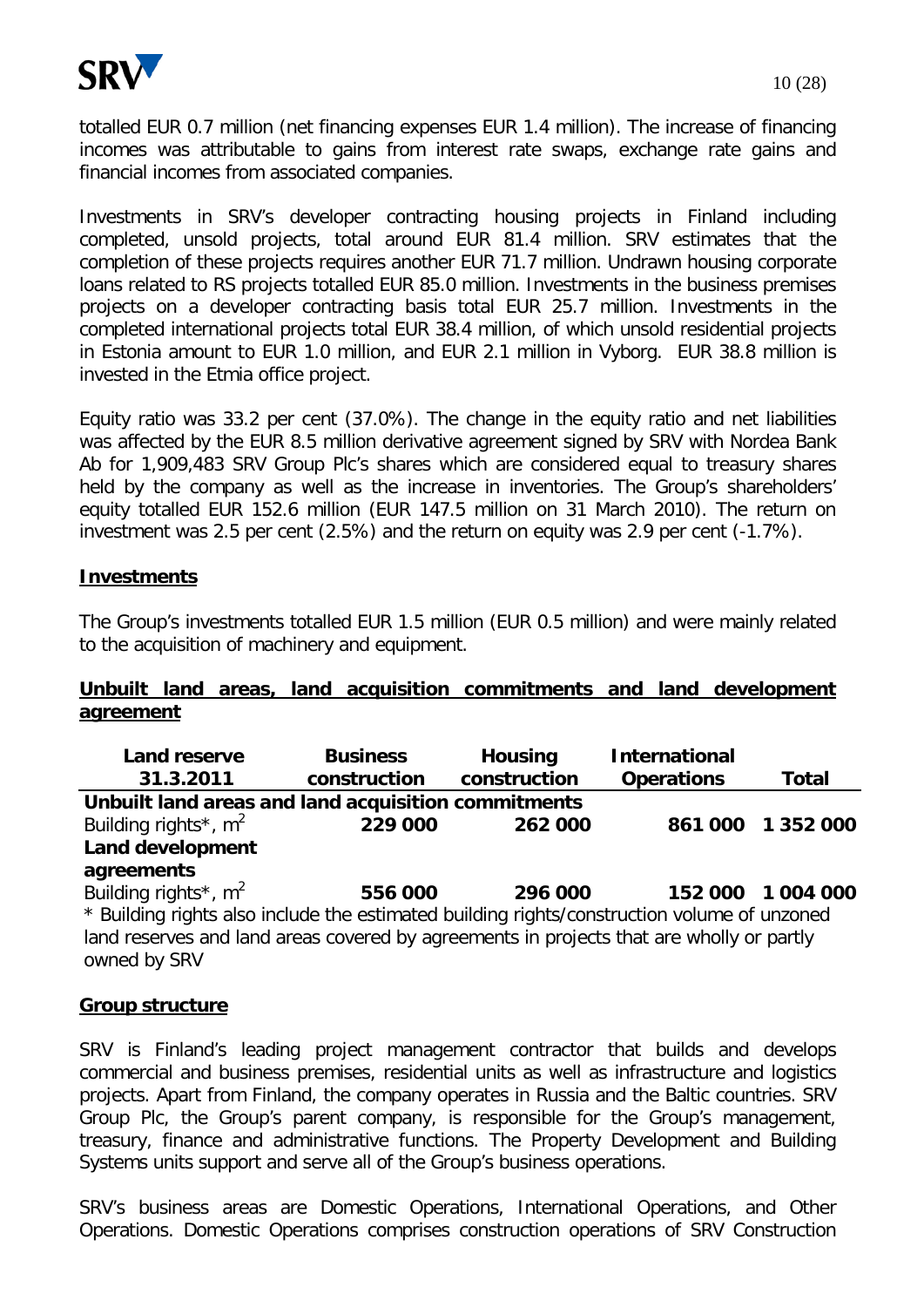

Ltd and property development. Domestic operations has been divided into business premises including retail, office, logistics and rock construction operations as well as housing construction. International Operations comprises the business activities in Russia and the Baltic countries. Other Operations consist primarily of the SRV Group Plc and SRV Kalusto Oy businesses.

#### **Changes in Group structure**

As of 1 January 2011, SRV merged Business Premises and Housing and Regional business areas in Finland. SRV Construction Ltd is responsible for domestic operations. SRV Asunnot Oy, representing housing business, was merged to SRV Construction Ltd as of 31 March 2011.

#### **Changes in the Group management**

Taneli Hassinen was appointed Group's Director, Communications and Marketing and member of the Corporate Executive Team at SRV Group Plc as of 15 March 2011.

#### **Personnel**

SRV had an average payroll of 788 (773) employees, of whom 576 (534) were white-collar. The parent company had an average staff of 45 (46) white-collar employees. At the close of the review period, the Group had 790 (786) employees, of whom 46 (45) were employed by the parent company. 140 (164) employees work in subsidiaries abroad. At the end of the review period, SRV had a total of 22 (20) trainees working in the Group's operations in Finland (in summer jobs and in work training as well as students working on their thesis or diploma).

| Personnel by business area | 31.3.2011 | 31.3.2010 | Share of Group<br>personnel,<br>31.3.2011, % |
|----------------------------|-----------|-----------|----------------------------------------------|
| Domestic operations        | 550       | 521       | 69,6                                         |
| International operations   | 154       | 183       | 19,5                                         |
| <b>Other Operations</b>    | 86        | 82        | 10.9                                         |
| Group, total               | 790       | 786       | 100,0                                        |

The Board of Directors of SRV Group Plc decided on 17 February 2011 on a new long-term share-based incentive plan for the SRV Group key personnel. The Plan is directed to approximately 70 employees. The Plan is valid for the years 2011–2016, and the potential reward from the Plan is based on the increase in SRV Group Plc's share price. The Plan is carried out as share bonus rights. Their value is based on the price development of SRV's shares. The maximum total amount of bonus rights granted is 2,000,000.

According to the incentive plan terms half of the value increase calculated from the price development of SRV's share is given to the key employees in SRV's shares and half is paid in cash for taxes arising from the bonus. There is a restriction concerning the transfer of shares and a restriction period.

Based on the plan, 1,688,000 bonus rights have been granted totaling a theoretical market value of around EUR 2.3 million on 16 February 2011. The theoretical market value is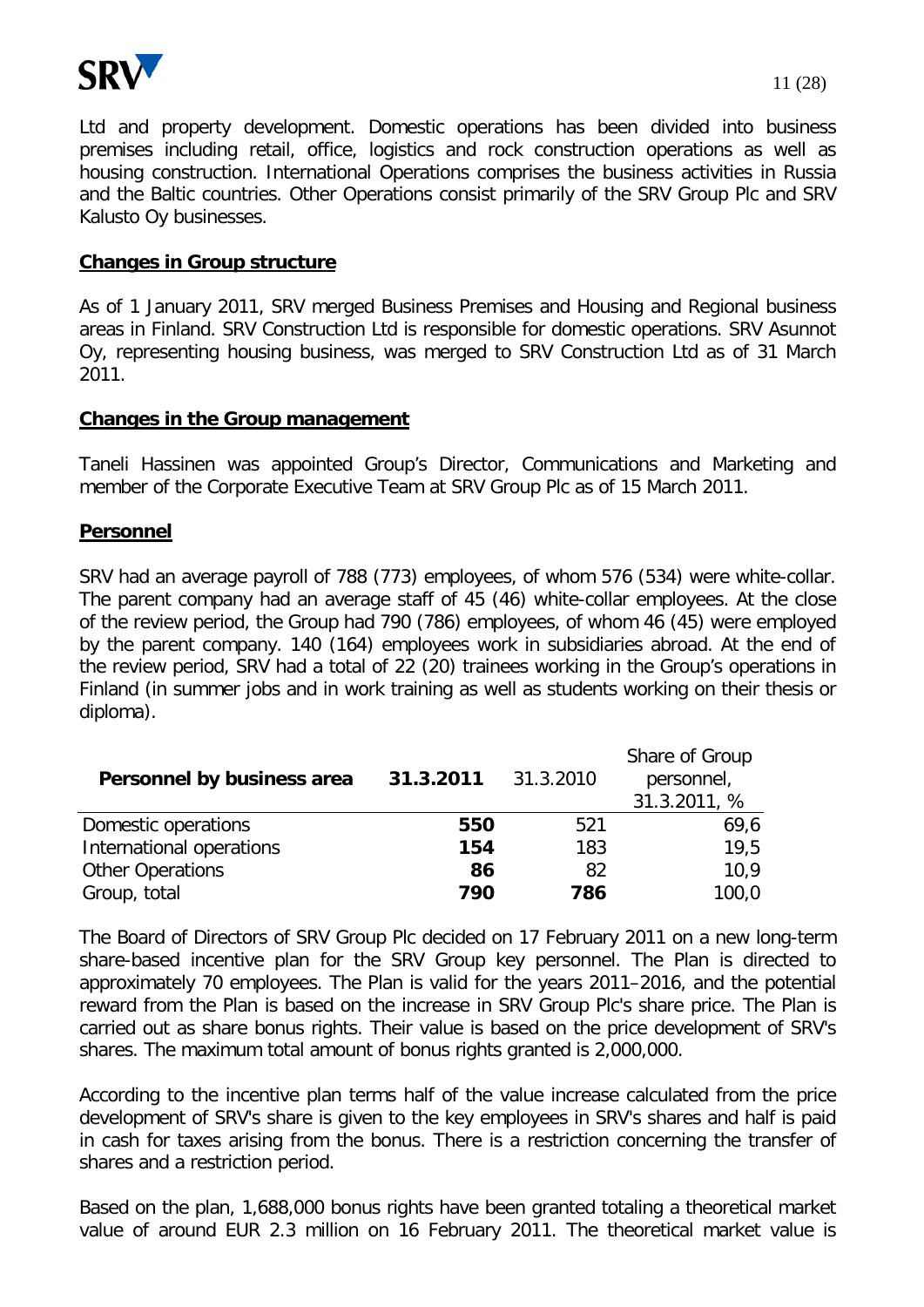

calculated by the Black & Scholes model used for pricing options with the following criteria: share price EUR 7.43, reference share price EUR 6.81, risk-free interest rate 2.5% and volatility and the same state of the state of the state of the state of the state of the state of the state of t

#### **Outlook for construction**

The recovery of the world economy continues, but it is slow and unstable. The European Central Bank has increased the interest rate to 1.25 per cent, but the pressure still remains for further increases. The expected growth of the Finnish economy is 3-4 per cent in 2011. The situation in the real-estate and construction markets remains challenging, especially with regard to commercial construction.

The total number of new constructions is clearly higher than a year ago, but the total number of building rights went down in early 2011. Construction costs keep climbing.

Strong consumer confidence and interest rates that are low for now have kept demand at a decent level in the housing market. The volume of new start-ups for developer contracting housing has been high in early 2011. Weak employment trends, increased interest rates, or disruptions in the global economy caused by crises may have negative short-term effects on the housing market. In the longer term, trends such as migration to population growth centres and the smaller size of households will increase the need for housing construction.

New start-ups in commercial construction of business premises and office spaces remained low during the review period. The vacancy rates of office spaces are particularly high and construction activity is slow.

Renovation activity continues to grow slightly this year. The outlook for land and water construction is reasonably good in the Helsinki metropolitan area as the result of several public infrastructure projects that have been initiated, but elsewhere the situation is weaker.

The economy in the Baltic countries is on a slight upswing. The prediction is that overall production in Estonia, Latvia, and Lithuania will increase by about 3-4 per cent in 2011. However, activity in the construction sector and real-estate market remains at a low level.

The Russian market situation continues to present challenges. The national economy of Russia has recovered with the rising oil prices and the interest rate has come down. Consumption is expected to pick up. However, growth of inflation together with limited availability of financing may slow down the positive economic trend. In 2011, Russia's total production is expected to grow by about 5 per cent.

#### **Risks, risk management and corporate governance**

General economic trends and changes in customers' operating environments have an immediate effect on the construction and property markets. A change in the general interest level has a direct impact on both SRV's cash flow from operating activities and financing costs. The general economic trend is upward but demand for property investments has remained weak. Interest rates are low, but pressures to raise rates exist. compared to pre-recession times, the availability of credit from banks is lower and loan margins are clearly higher. The global financial crisis is making it more difficult for SRV's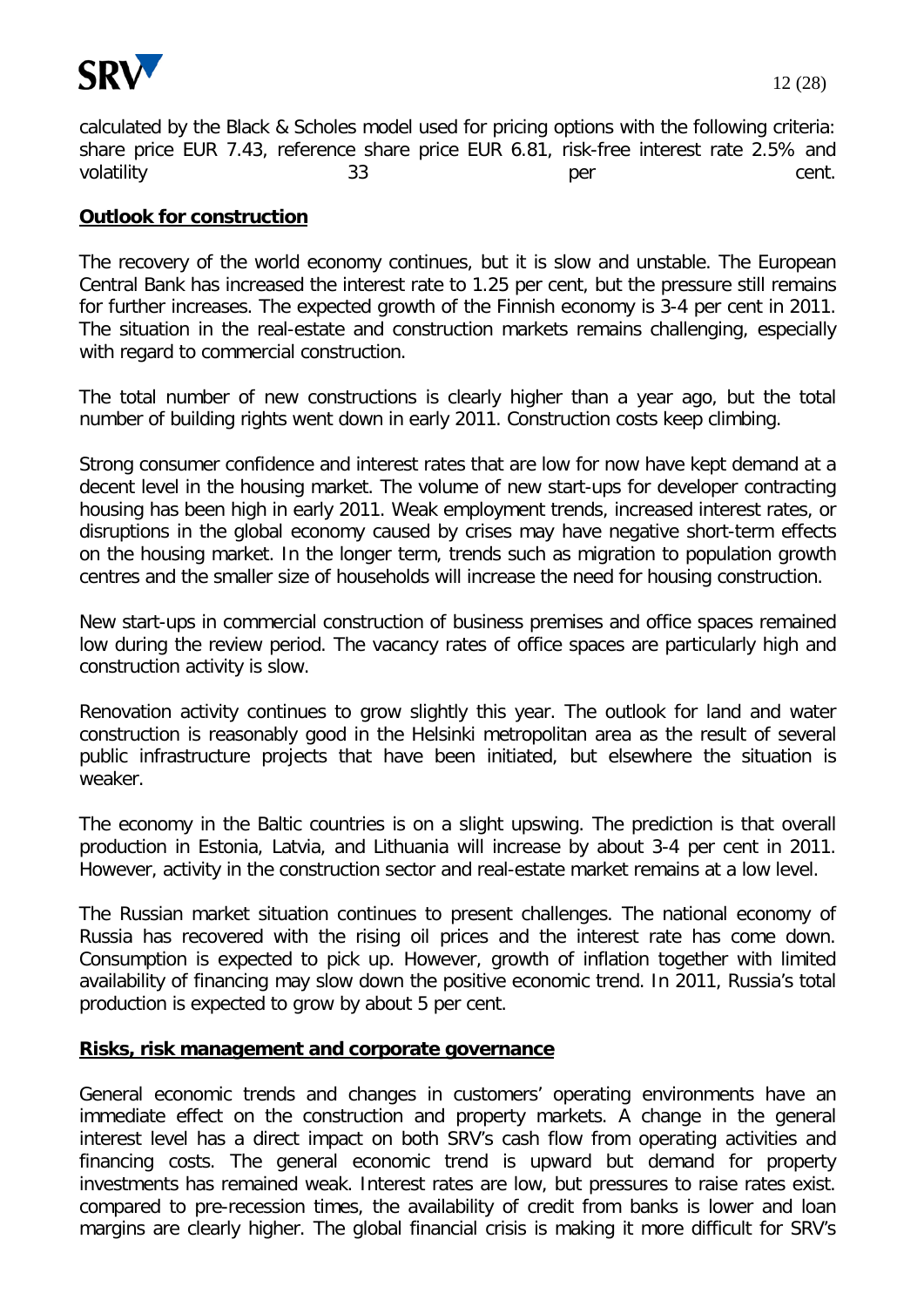

clients to obtain financing and is hampering the functioning of the property markets. Property values face pressures and the number of property transactions and, in particular, new large-scale project start-ups, remains low due to difficulties in securing financing. SRV's risk to be forced to tie up capital in projects longer than intended is higher than before.

SRV's revenue is generated by construction projects, and the company's result depends on the profitability of individual projects as well as their progress. Fierce competition for new orders in the construction sector may affect the volume and profitability of SRV's new order backlog. In developer contracting projects, recognition of revenue is based mainly on the Completed Contract method. Revenue recognition depends on the percentage of sold premises in delivered projects. Delivery schedule of developer contracting projects can affect essentially on the development of revenue and profit for the financial year and the quarters. Project sales are affected by factors such as the availability of financing for the buyer and occupancy rate. When sales are delayed, the recognition of revenue and operating profit is delayed correspondingly. Postponed start-ups of developer contracting projects increase the level of development expenses, which are recorded as costs. The slowdown in housing sales will increase sales and marketing costs and interest expenses in developer contracting housing production. After a rapid decline, housing sales have recovered in Finland.

SRV's revenue is generated by construction projects, and the company's result depends on the profitability of individual projects as well as their progress. Fierce competition for new orders in the construction sector may affect the volume and profitability of SRV's new order backlog. In developer contracting projects, recognition of revenue is based mainly on the Completed Contract method. Revenue recognition depends on the percentage of sold premises in delivered projects. Delivery schedule of developer contracting projects can affect essentially on the development of revenue and profit for the financial year and the quarters. Project sales are affected by factors such as the availability of financing for the buyer and occupancy rate. When sales are delayed, the recognition of revenue and operating profit is delayed correspondingly. Postponed start-ups of developer contracting projects increase the level of development expenses, which are recorded as costs. The slowdown in housing sales will increase sales and marketing costs and interest expenses in developer contracting housing production. After a rapid decline, housing sales have recovered in Finland while remaining virtually at a standstill in Estonia.

Construction is subject to significant cost risks relating to subcontracting and deliveries, and the control of these underlines the need for long-term planning. A weak economic cycle increases financial risks relating to subcontractors. Construction sector has implemented an invert value added tax policy. As new procedure it requires reinforced accuracy from administration. SRV's contracting model requires skilled and competent personnel. Warranty and liability obligations related to construction can span up to ten years. Construction costs in many materials are rising. The swift growth in residential construction has hampered the availability of purchases in adjusted production chains. SRV is involved in some arbitration and legal proceedings. SRV's management believes that the cases or their outcome do not have a significant impact on SRV's financial result.

Besides land acquisition risks, property projects face other challenges, such as those related to the outcome of zoning, soil conditions, financing, commercialisation of projects, partners, and the geographical location and type of project. SRV measures its land reserves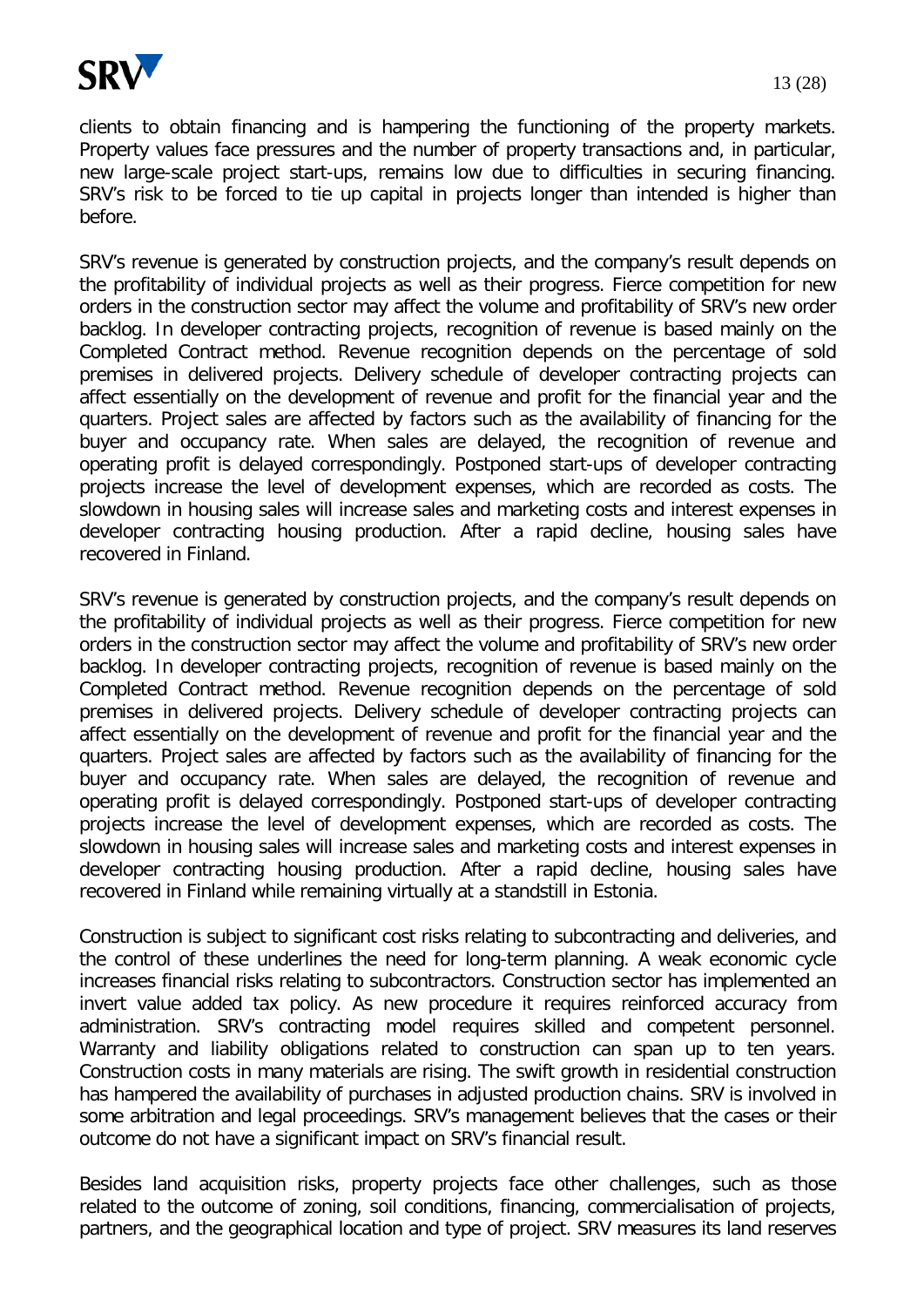

at cost of acquisition according to IFRS standard. If the cost of acquisition, added with construction costs, is lower than the fair value of the property, the value of the property will be reduced. In accordance with its strategy, SRV has focused on developer contracting projects and has increased its land acquisition in Finland and Russia, in particular. The crisis in the international financial market has substantially weakened the availability of financing in property projects for property development and investments. It has also put project start-ups on hold.

The financial risks connected with SRV's operations are interest rate, currency, liquidity and contractual party risks, which are discussed in more detail in the Notes to the Financial Statements 2010. Currency risks are divided into transaction risks and translation risks. Transaction risks are related to currency-denominated business and financing cash flows. The accounting effects of translation risks are shown in the translation differences of equity in the consolidated figures in investments made in foreign.

Liquidity risks may have an effect on the Group's earnings and cash flow if the Group is unable to ensure sufficient financing for its operations. SRV maintains adequate liquidity by means of efficient management of cash flows and solutions linked to it, such as binding lines of credit that are valid until further notice. The company has a long-term liquidity arrangement (EUR 100 million), which mature partly in 2012 and partly in 2013. The company's financing agreements contain customary terms and conditions. The financial terms and conditions of the agreements concern the equity ratio.

The Group's risk management is carried out in line with the Group's operations system and control is exercised in accordance with the Group strategy approved by the Board of Directors of the Group's parent company. SRV also makes every effort to cover operational risks by means of insurance and contractual terms.

A more detailed account of SRV's risks, risk management and corporate governance policies has been disclosed in the 2010 Annual Report and Notes to the Financial Statements.

#### **Corporate governance and resolutions of general meetings**

The Annual General Meeting of SRV Group Plc was held on 15 March 2011. The AGM adopted the financial statements and granted release from liability to the members of the Board of Directors and the Presidents and CEOs. A dividend of EUR 0.12 per share was declared. The dividend was paid on 25 March 2011. Mr Ilpo Kokkila was elected chairman of the Board of Directors and Mr Arto Hiltunen, Mr Olli-Pekka Kallasvuo, Mr Timo Kokkila, Mr Matti Mustaniemi and Mr Ilkka Salonen were elected to seats on the Board. The firm of public accountants Ernst & Young Oy was elected as the company's auditor.

The general meeting authorised the Board of Directors to decide on the acquisition of the company's own shares, using the company's unrestricted equity. The Board was authorised to acquire a maximum of 3,676,846 own shares, however, in such a manner that the number of shares acquired on the basis of this authorisation when combined with the shares already owned by the company and its subsidiaries, does not at any given time exceed 3,676,846 shares, or 10 per cent of all shares of the company. Based on this authorisation, the Board may acquire a maximum of 3,676,846 shares of the company in public trading arranged by Nasdaq OMX Helsinki Oy at a market price valid at the moment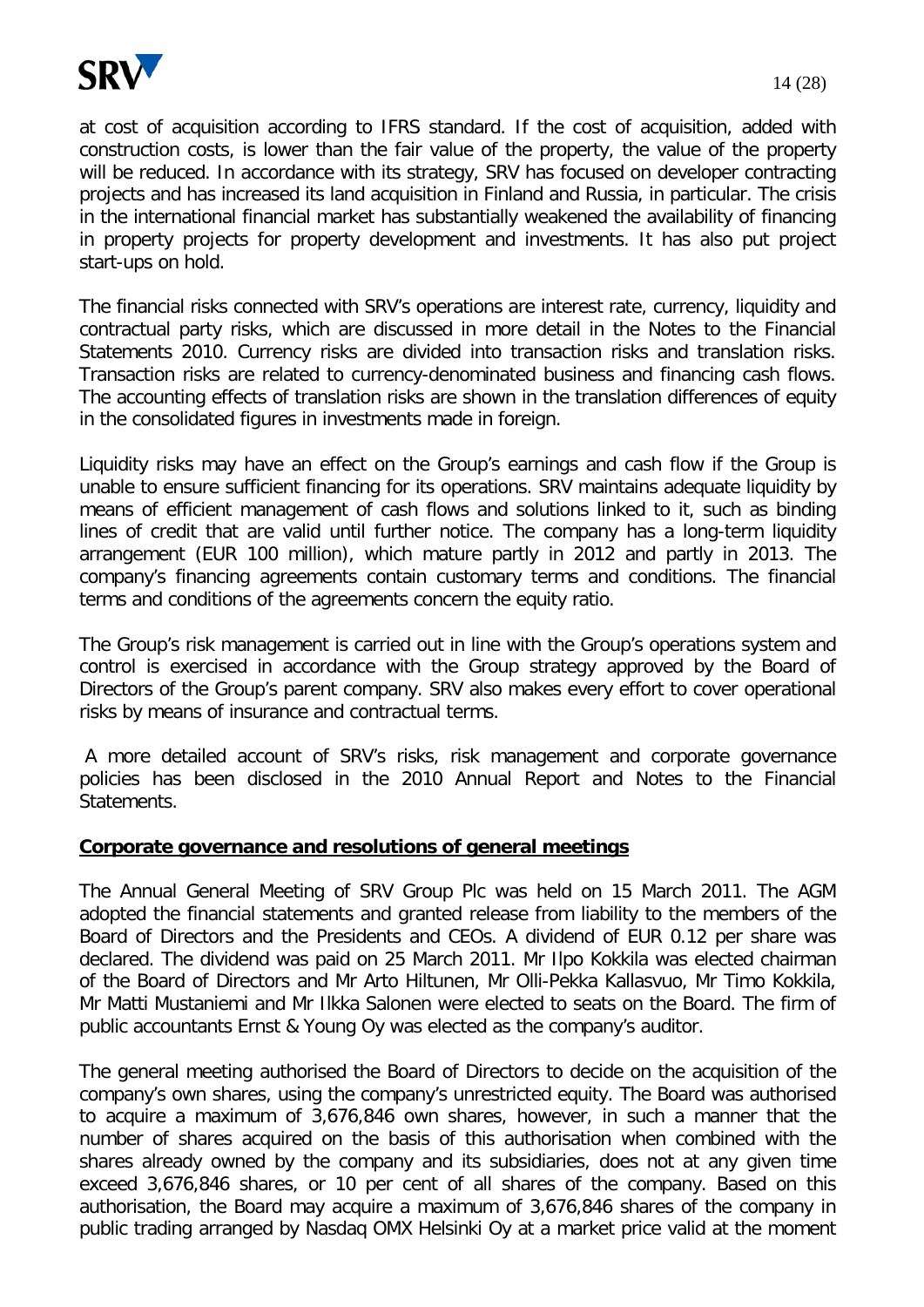

of acquisition, and a maximum of 2,400,000 shares of the company in public trading arranged by Nasdaq OMX Helsinki Oy or otherwise for a maximum price of EUR 4.45 per share, the maximum being, however, 3,676,846 shares. The aforementioned authorisations include the right to acquire own shares otherwise than in proportion to the holdings of the shareholders. Based on these authorisations, the shares can be acquired in single or multiple parts.

The general meeting authorised the Board of Directors to decide on the issue of new shares or the transfer of treasury shares against payment or without consideration. This authorisation includes the right to issue new shares or to transfer the treasury shares in deviation from the shareholders' pre-emptive subscription right under the terms of the Companies Act. This authorisation is in force for two years from the decision of the meeting.

In its organisational meeting on 15 March 2011, the Board of Directors elected Olli-Pekka Kallasvuo vice chairman of the Board, Matti Mustaniemi chairman of the Audit Committee, Olli-Pekka Kallasvuo and Timo Kokkila members of the Audit Committee, Arto Hiltunen and Ilkka Salonen members of the Nomination and Remuneration Committee and Ilpo Kokkila chairman of the Nomination and Remuneration Committee.

#### **Shares and shareholders**

SRV Group Plc's share capital is EUR 3,062,520. The share has no nominal value and the number of shares outstanding is 36,768,468. The company has one class of shares. SRV had a total of 6,029 shareholders on 31 March 2011.

The company received one flagging notification during the review period. Bank AB (publ) announced that as a result of the transaction on 15 March 2011 its holding of SRV Group Plc's shares and voting rights fell below 1/20 and Nordea Pankki Suomi Oyj's holding of SRV Group Plc's shares and voting rights exceeded 1/20. Moreover, Nordea Pankki Suomi Oyj had sold to Nordea Bank AB (publ) share-related derivative contracts (1,909,483 shares), which will mature on 15 April 2011. Therefore Nordea Bank AB's (publ) holding in SRV Group Plc will exceed 1/20 and Nordea Pankki Suomi Oyj's holding will fall below 1/20. Nordea has made a derivative contract (total return swap) with SRV Group Plc for the same amount of shares. As the contract matures, Nordea's holding of SRV Group Plc's shares and voting rights will fall below 1/20.

The share closing price at OMX Helsinki at the end of the review period was EUR 6.75 (EUR 6.63 on 31 December 2010). The highest share price in the review period was EUR 7.43 and the lowest was EUR 5.80. The change in the all-share index of the Helsinki Stock Exchange (OMX Helsinki) during the same period was -1.9 per cent and the OMX Industrial and Services index -2.3 per cent.

At the end of the review period, the company had a market capitalisation of EUR 229.3 million, excluding the Group's own shares. About 2.3 million shares were traded during the financial year and the trade volume was EUR 15.5 million.

At the end of the review period, SRV and Nordea Pankki Suomi Oyj had derivative contract (total return swap) for 1,909,483 SRV's shares on a price of EUR 4.45 per share (totaling EUR 8.5 million). These shares are considered equal to treasury shares held by the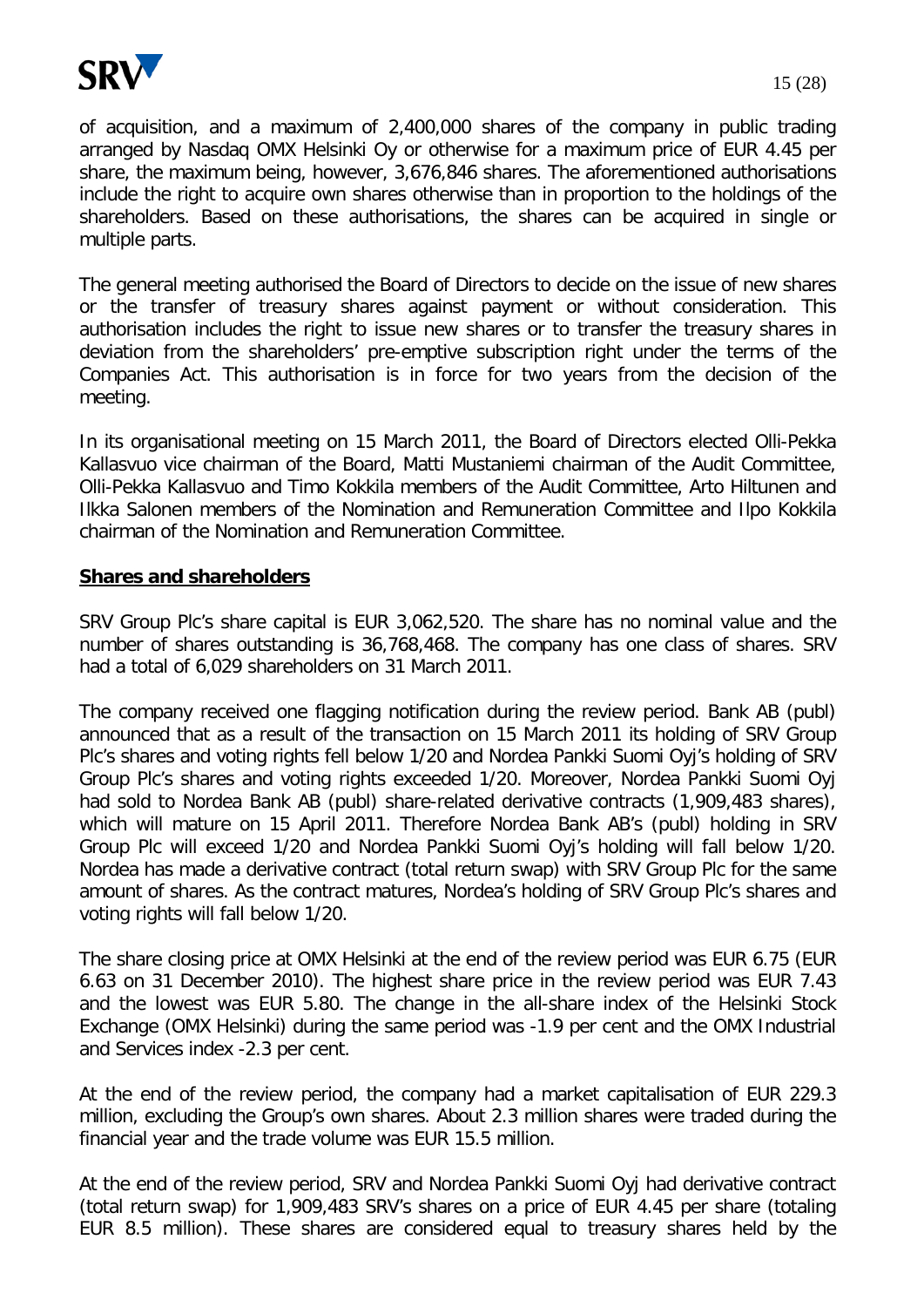

company. As the contract matures, the shares will be sold to SRV Group Plc or an entity named by SRV.

At the end of the review period, SRV Group Plc held 2,803,509 its own shares, taking the derivative contract into consideration (7.6 per cent of the total number of the company's shares and voting rights). On 3 May 2011 the Group held 1,254,533 shares (3.4 per cent of the total number of the shares and voting rights).

After the review period, SRV Group Plc reduced the number of its own shares, which is described more detailed in the "Events after the end of the review period". 3 May 2011 the Group held 701,700 company's own shares representing 1.9 per cent of the company's shares (taking the derivative contract into consideration, 1,254,533 shares representing 3.4 per cent of the company's shares).

#### **Financial targets**

As SRV's medium term aim, the Board of Directors has set the achievement of annual average growth of approximately 15 per cent in Group revenue and annual average growth of over 30 per cent in revenue from International Operations. SRV aims to increase the level of operating profit and, in the medium to long term, to achieve an operating margin of 8 per cent. In addition, the company aims to maintain an equity ratio of over 30 per cent. Realisation of the sales of developer contracting projects has a substantial effect on the development of profitability.

#### **Events after the end of the review period**

After the review period on 11 April 2011, SRV Group Plc reduced its holding in own shares by implementing a directed share issue, in which 1,500,000 million shares were offered, in deviation from shareholders' pre-emptive rights, for subscription at a price of EUR 6.60 per share. Arrangement was executed on 11 April 2011 by Evli Bank Plc.

Related to the arrangement, SRV made a direct acquisition of 1,356,650 company shares using the company's unrestricted equity. The shares were acquired on 11 April 2011 from Nordea Bank AB (publ.) at a price of EUR 4.45 per share. The acquisition took place as part of a derivatives contract concluded between the company and Nordea on 5 January 2010. The derivatives contract will continue in respect of 552,833 shares, which are considered equal to treasury shares held by the company. As the contract matures, the shares will be sold to SRV Group Plc or an entity named by SRV. The arrangement increased SRV's shareholders' equity by EUR 9.9 million.

#### **Outlook for 2011**

SRV maintains its outlook for 2011. Revenue and profit before taxes in 2011 are expected to exceed the previous year's level.

Espoo 3 May 2011

Board of Directors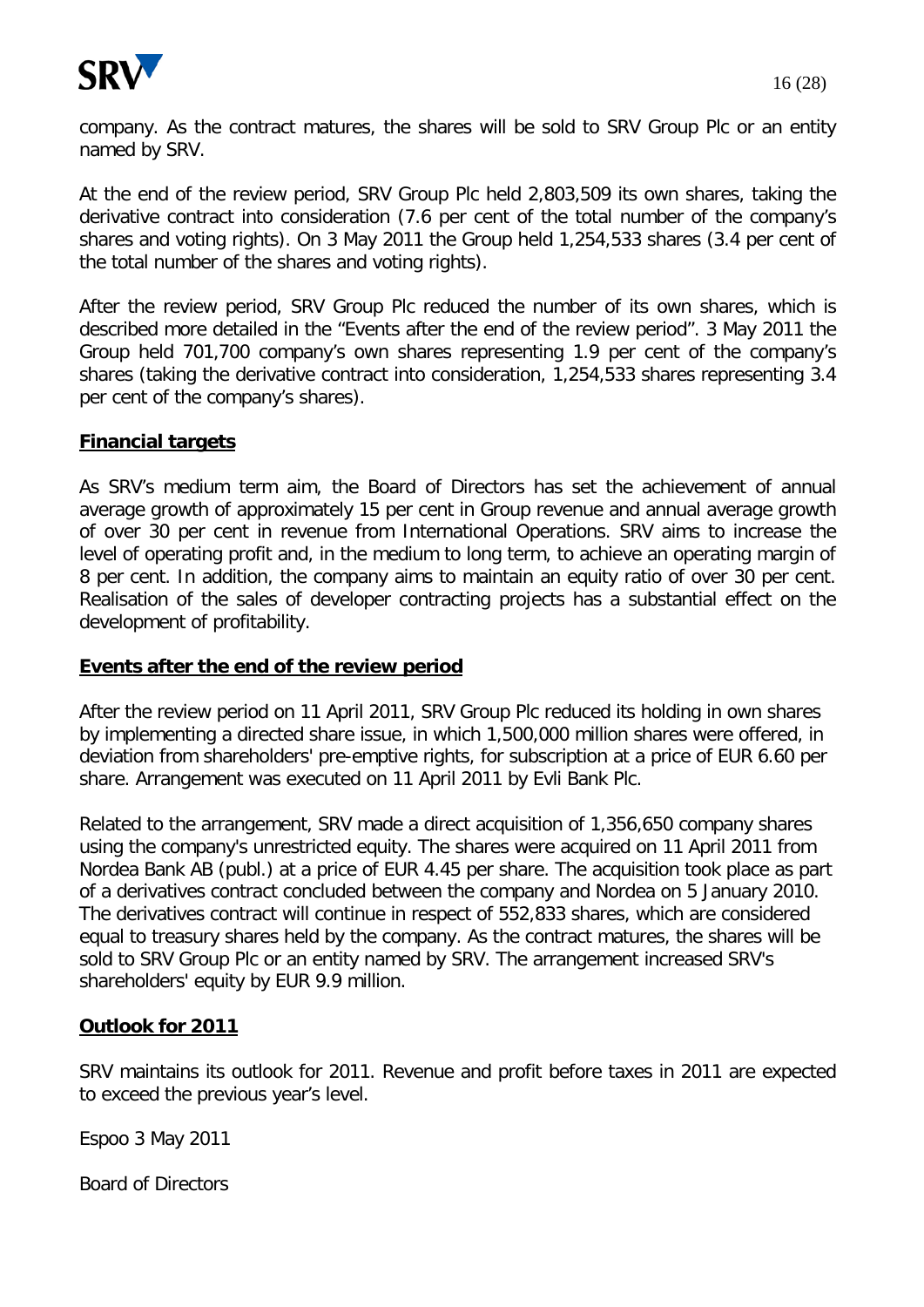

All forward-looking statements in this review are based on the management's current expectations and beliefs about future events, and actual results may differ materially from the expectations and beliefs such statements contain.

For further information, please contact:

Jukka Hienonen, CEO, Tel. +358 201 455 213 Hannu Linnoinen, Senior Executive Vice President, CFO, Tel. +358 201 455 990 or +358 50 523 5850 Taneli Hassinen, Director Communications, Tel. +358 201 455 208 +358 40 504 3321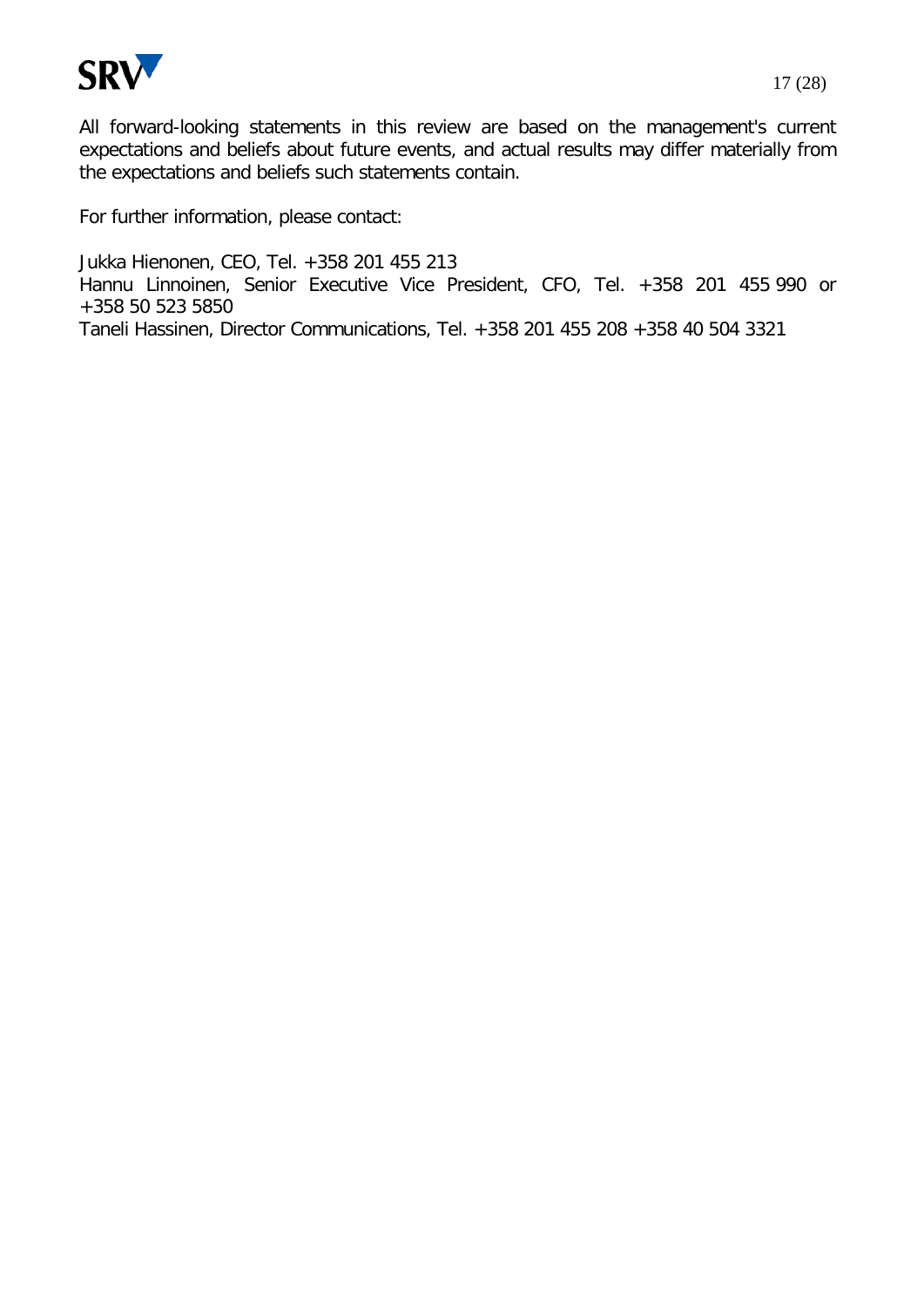

# **Key figures**:

|                                                                                         |            | <b>IFRS</b> | <b>IFRS</b> | <b>IFRS</b> |
|-----------------------------------------------------------------------------------------|------------|-------------|-------------|-------------|
|                                                                                         |            | $1 - 3/$    | $1 - 3/$    | $1 - 12/$   |
|                                                                                         |            | 2011        | 2010        | 2010        |
| Revenue                                                                                 | EUR mill.  | 132.6       | 93.8        | 484.2       |
| Operating profit                                                                        | EUR mill.  | 1.0         | 1.6         | 12.5        |
| Operating profit, % of revenue                                                          | %          | 0.8         | 1.7         | 2.6         |
| Profit before taxes                                                                     | EUR mill.  | 1.7         | 0.2         | 7.9         |
| Profit before taxes, % of revenue                                                       | %          | 1.3         | 0.2         | 1.6         |
| Net profit attributable to equity holders of                                            |            |             |             |             |
| the parent company                                                                      | EUR mill.  | 1.6         | $-0.4$      | 6.4         |
| Return on equity <sup>1)</sup>                                                          | %          | 2.9         | $-1.7$      | 3.2         |
| Return on investment <sup>1)</sup>                                                      | %          | 2.5         | 2.5         | 4.1         |
| Invested capital                                                                        | EUR mill.  | 410.6       | 357.5       | 387.1       |
| Equity ratio                                                                            | %          | 33.2        | 37.0        | 35.2        |
| Net interest-bearing debt                                                               | EUR mill.  | 246.4       | 199.8       | 222.8       |
| Gearing ratio                                                                           | %          | 159.1       | 132.3       | 141.7       |
| Order backlog                                                                           | EUR mill.  | 702.2       | 530.0       | 594.5       |
| New agreements                                                                          | EUR mill.  | 220.2       | 140.6       | 559.9       |
| Personnel on average                                                                    |            | 788         | 773         | 794         |
| Property, plant and equipment investments<br>Property, plant and equipment investments, | EUR mill.  | 1.5         | 0.5         | 2.3         |
| % of revenue                                                                            | %          | 1.1         | 0.5         | 0.5         |
| Earnings per share, share issue adjusted                                                | <b>EUR</b> | 0.05        | $-0.01$     | 0.19        |
| Equity per share, share issue adjusted                                                  | <b>EUR</b> | 4.49        | 4.36        | 4.56        |
| Dividend per share, share issue adjusted                                                | <b>EUR</b> | 0.12        | 0.12        | 0.12        |
| Dividend payout ratio                                                                   | $\%$       | 240.0       | $-1200.0$   | 63.2        |
| Dividend yield                                                                          | $\%$       | 1.8         | 1.9         | 1.8         |
| Price per earnings ratio                                                                |            | 135.0       | $-641.0$    | 34.9        |
| Share price development                                                                 |            |             |             |             |
| Share price at the end of the period                                                    | <b>EUR</b> | 6.75        | 6.41        | 6.63        |
| Average share price                                                                     | <b>EUR</b> | 6.89        | 5.95        | 6.42        |
| Lowest share price                                                                      | <b>EUR</b> | 5.80        | 5.50        | 5.50        |
| Highest share price                                                                     | <b>EUR</b> | 7.43        | 6.55        | 7.14        |
| Market capitalisation at the end of the period                                          | EUR mill.  | 229.3       | 216.9       | 224.8       |
| Trading volume                                                                          | 1 000      | 2 2 6 5     | 5837        | 12 114      |
| Trading volume                                                                          | %          | 6.7         | 17.2        | 35.7        |
| Weighted average number of shares                                                       |            |             |             |             |
| outstanding                                                                             | 1 000      | 33 930      | 33 964      | 33 923      |
| Number of shares outstanding at the end of                                              |            |             |             |             |
| the period                                                                              | 1 000      | 33 965      | 33 843      | 33 901      |

1) In calculating the key ratio only the profit for the period has been annualised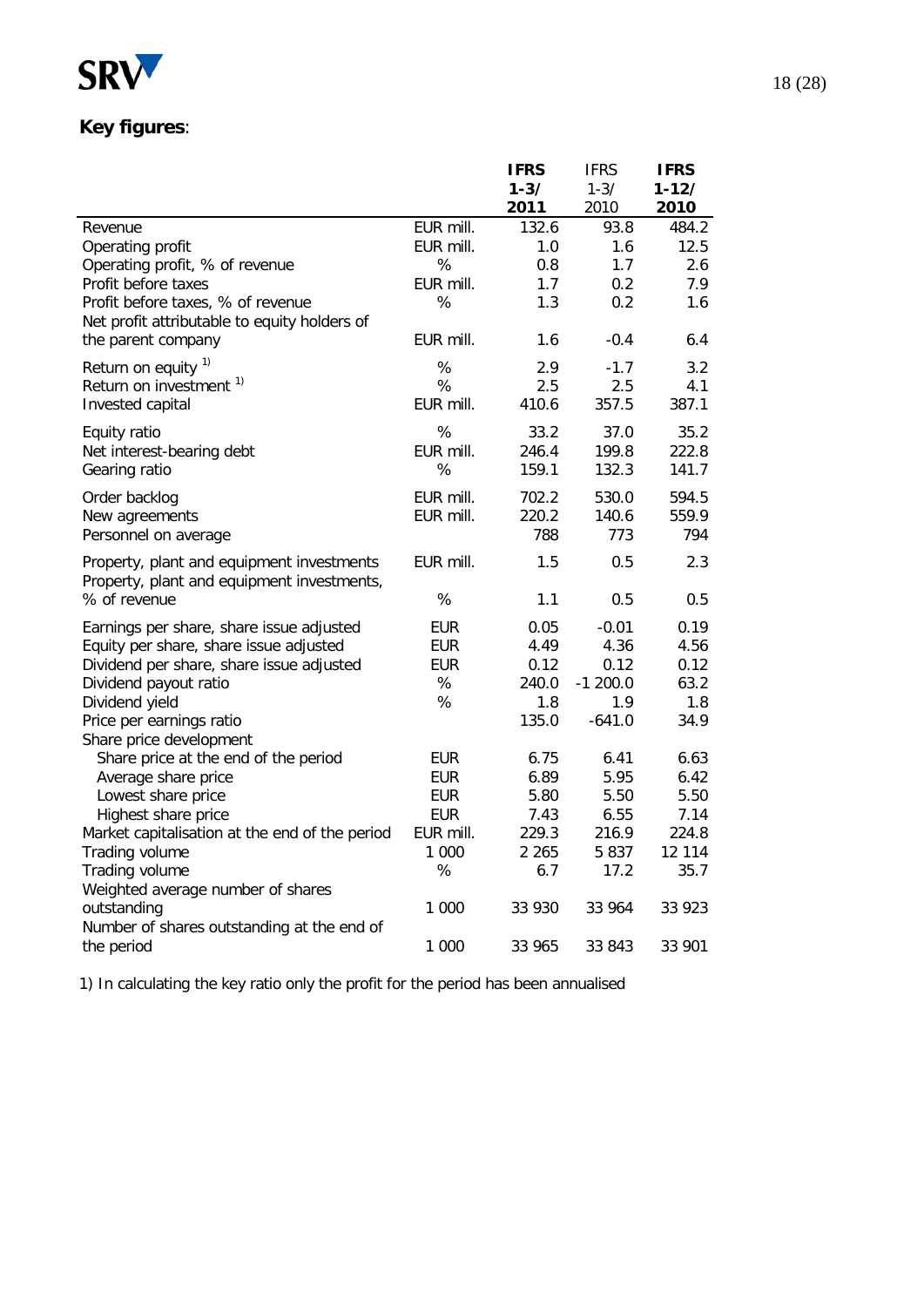

# **Calculation of key figures:**

| Gearing ratio, %                                  |     |      | 100 x $\frac{\text{Net interest-bearing debt}}{\text{?}}$                                       |
|---------------------------------------------------|-----|------|-------------------------------------------------------------------------------------------------|
|                                                   |     |      | Total equity                                                                                    |
|                                                   |     |      |                                                                                                 |
| Return on equity, %                               | $=$ | 100x | Profit before taxes - income taxes<br>Total equity, average                                     |
|                                                   |     |      |                                                                                                 |
|                                                   |     |      | Profit before taxes + interest and other financial                                              |
| Return on investment, %                           | $=$ |      | 100 x expenses                                                                                  |
|                                                   |     |      | Invested capital, average                                                                       |
| Equity ratio, %                                   |     |      |                                                                                                 |
|                                                   |     |      | 100 x Total equity<br>Total assets - advances received                                          |
|                                                   |     |      |                                                                                                 |
|                                                   |     |      | Total assets - non-interest bearing debt - deferred tax                                         |
| <b>Invested capital</b>                           | $=$ |      | liabilities - provisions                                                                        |
| Net interest bearing debt                         | $=$ |      | Interest bearing debt - cash and cash equivalents                                               |
|                                                   |     |      |                                                                                                 |
| Earnings per share, share                         |     |      | Net profit for the period attributable to equity holders of                                     |
| issue adjusted                                    | $=$ |      | the parent company<br>Weighted average number of shares outstanding                             |
|                                                   |     |      |                                                                                                 |
| Equity per share, share issue                     |     |      | Shareholders' equity attributable to equity holders of the                                      |
| adjusted                                          | $=$ |      | parent company                                                                                  |
|                                                   |     |      | Number of shares outstanding at the end of the period,<br>share issue adjusted                  |
|                                                   |     |      |                                                                                                 |
| Price per earnings ratio                          | $=$ |      | Share price at the end of the period                                                            |
|                                                   |     |      | Earnings per share, share issue adjusted                                                        |
| Dividend payout ratio, %                          |     |      | Dividend per share. share issue adjusted                                                        |
|                                                   | $=$ | 100x | Earnings per share, share issue adjusted                                                        |
|                                                   |     |      |                                                                                                 |
| Dividend yield, %                                 |     |      | Dividend per share. share issue adjusted                                                        |
|                                                   | $=$ |      | 100 x Share price at the end of the period, share issue<br>adjusted                             |
|                                                   |     |      |                                                                                                 |
| Average share price                               | $=$ |      | Number of shares traded in euros during the period                                              |
|                                                   |     |      | Number of shares traded during the period                                                       |
|                                                   |     |      |                                                                                                 |
| Market capitalisation at the<br>end of the period | $=$ |      | Number of shares outstanding at the end of the period x<br>share price at the end of the period |
|                                                   |     |      |                                                                                                 |
|                                                   |     |      | Number of shares traded during the period and in                                                |
| <b>Trading volume</b>                             | $=$ |      | relation to the weighted average number of shares<br>outstanding                                |
|                                                   |     |      |                                                                                                 |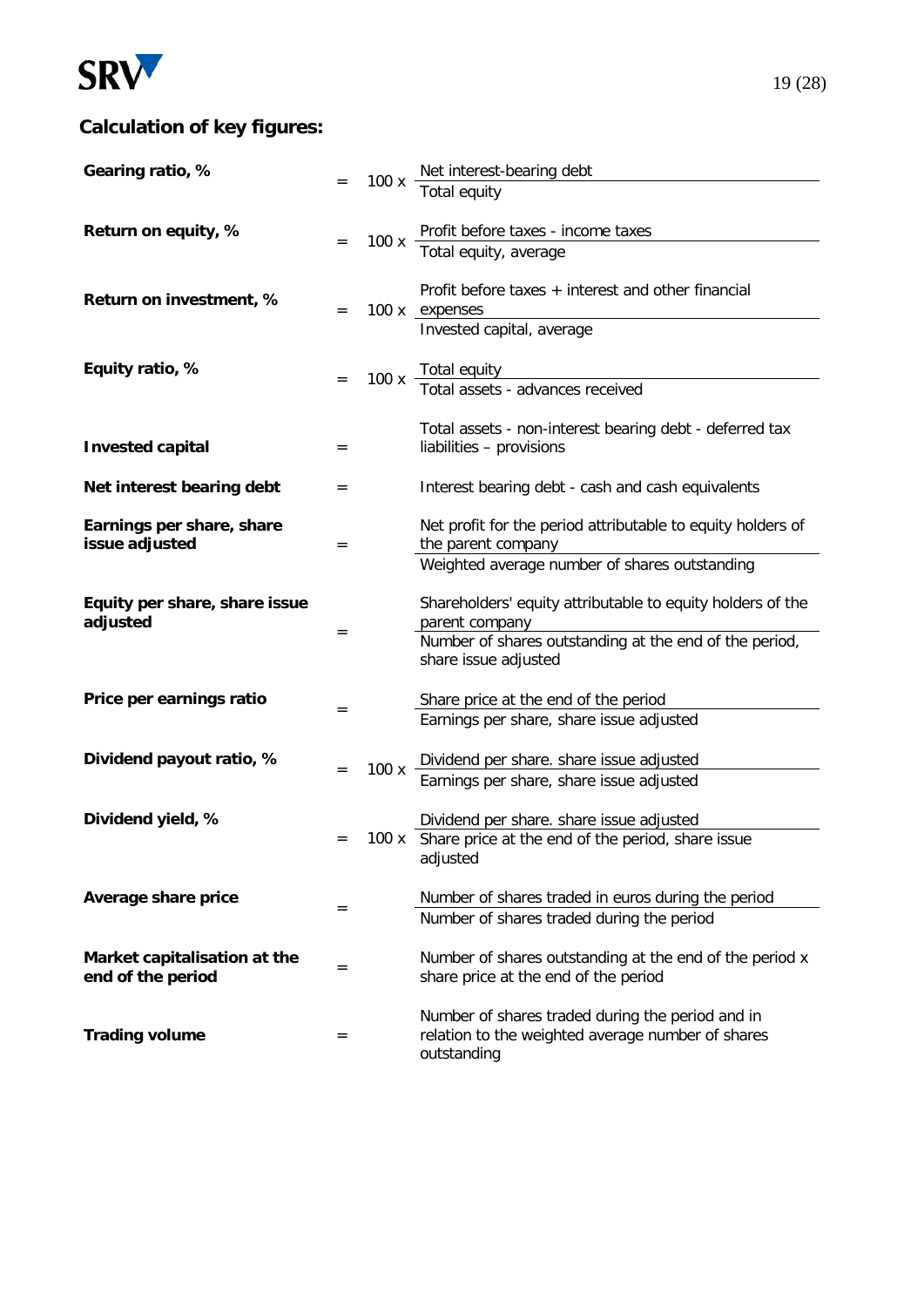

## **SRV Group Plc Interim Report 1.1. - 30.3.2011: TABLES**

Appendixes

1) Condensed consolidated financial statements: income statement, balance sheet, statement of changes in equity, cash flow statement, commitments and contingent liabilities, derivative contracts liabilities

- 2) Quarterly development
- 3) Segment information
- 4) Events after the reporting period

#### **1. Group financials 1.1. - 31.3.2011**

The interim report has been prepared in accordance with the accounting policies set out in the IAS 34 standard and the information disclosed is unaudited. SRV has applied the same accounting principles as in its year-end financial statements for 2010. The figures in the tables have been rounded which should be noted when counting the total sums.

SRV's reporting segments comprise Domestic Operations, International Operations and Other Operations. The operating segment figures are disclosed in accordance with IFRS 8, following the accounting principles applied in the consolidated financial statements.

As of 1 January 2011, SRV will provide a consolidated financial statement regarding its subsidiaries and joint ventures, compiled using the equity method. The comparative figures have been calculated accordingly. The Group's consolidated income statement includes earnings per share from the joint venture. Correspondingly, the balance sheet includes the Group's share of the joint venture's capital, including the goodwill incurred by the acquisition of subsidiaries. If the Group's share of joint venture losses exceeds the book value, the losses in excess of the book value will be eliminated in the consolidated financial statement, unless the Group has committed to meet joint venture liabilities. Unrealised gains between the Group and the joint venture have been eliminated in accordance with the Group's ownership share.

Estimate of the impacts of the new standards, changes and interpretations:

As from 1 January 2010, SRV Group will apply IFRIC 15 Agreements for the Construction of Real Estate in its reporting. This interpretation concerns the recognition of revenue from developer contracting projects. The interpretation specifies whether revenue from a construction project should be recognised on a percentage of completion basis or upon delivery. The adoption of the interpretation primarily affects the recognition of revenue from SRV Group's developer contracting housing projects. The Group previously recognised revenue from developer contracting housing projects on a percentage of completion basis. Under the new interpretation, revenue will from now on mainly be recognised on the basis of project delivery.

The change in revenue recognition affects SRV Group's income statement and balance sheet items, the key figures based on them, and the order backlog. It will result in greater variation between quarterly trends in revenue and earnings, as the recognition of revenue from developer contracting projects may depend on the date of their completion. The delayed revenue recognition of projects will increase the balance sheet total and weaken the key figures calculated on the basis of the balance sheet.

SRV Group's internal management reporting follows earnings in line with the new interpretation and the Group publishes its segment reports in accordance with the new accounting principles.

The following standards, amendments and interpretations shall be applied as from the accounting period beginning on 1 January 2011 or thereafter. Based on current information, these standards, amendments and interpretations have no impact on Group's financial position. To some extent, they have impact on the presentation of of consolidated financial statements.

- IFRS 9 Financial instruments, part 1. Since EU has not approved the new standard, it cannot be applied for the time being. According to IFRS 9, the new standard would be effective for annual periods beginning on or after 1 January 2013. The amendments shall be applied retroactively. Early adoption is permitted.
- Annual improvements 2010 (effective on 1 January 2011). The Group will apply this amendment as of 1 January 2011.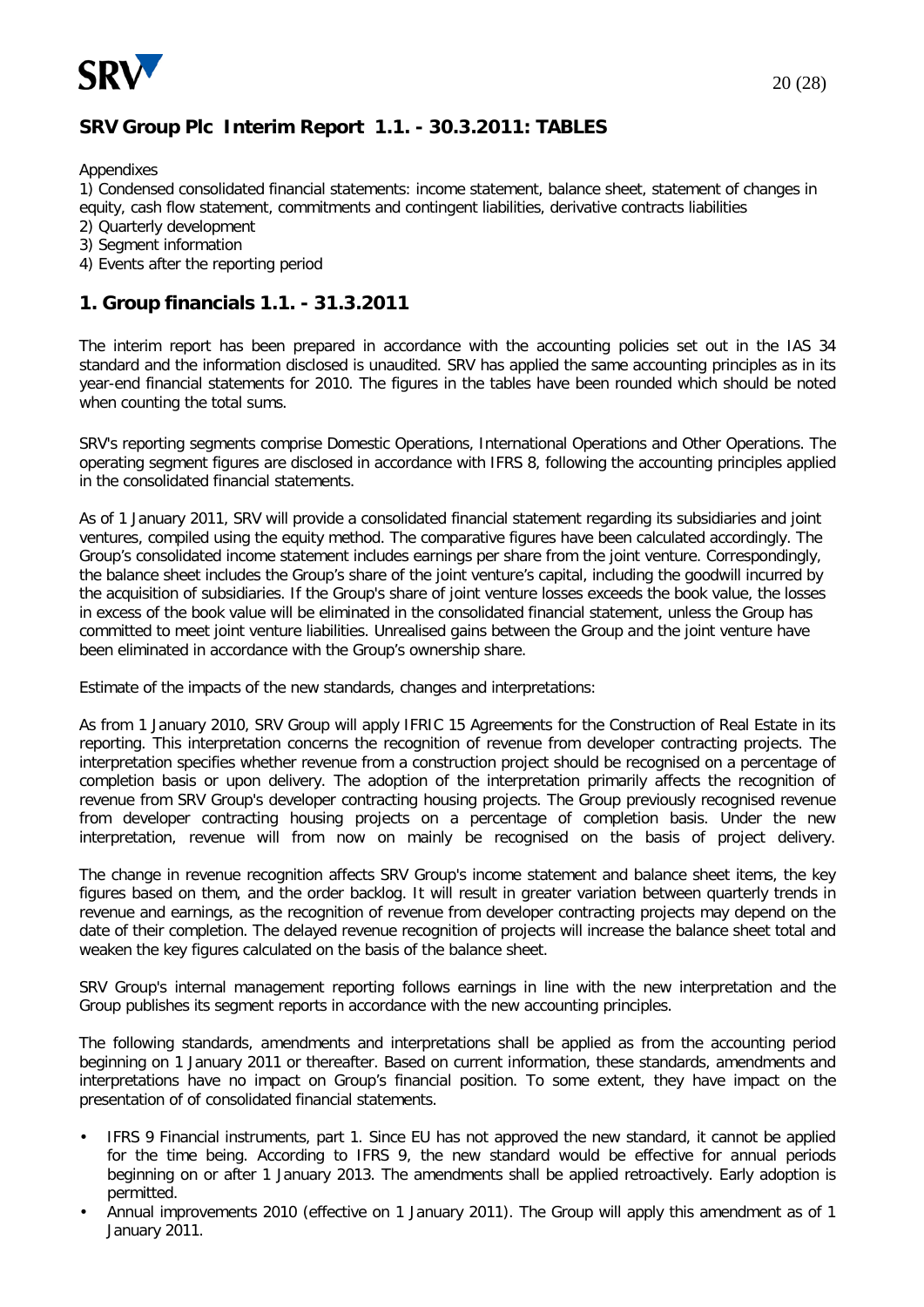

| <b>Consolidated income</b>                                                                                                  | <b>IFRS</b>      | <b>IFRS</b>      |                        |                  | <b>IFRS</b>       |                   |
|-----------------------------------------------------------------------------------------------------------------------------|------------------|------------------|------------------------|------------------|-------------------|-------------------|
| statement<br>(EUR million)                                                                                                  | $1 - 3/$<br>2011 | $1 - 3/$<br>2010 | change,<br><b>MEUR</b> | change,<br>%     | $1 - 12/$<br>2010 |                   |
| Revenue                                                                                                                     | 132.6            | 93.8             | 38.8                   | 41.3             | 484.2             |                   |
| Other operating income<br>Change in inventories of finished                                                                 | 1.1              | 0.8              | 0.3                    | 39.0             | 3.2               |                   |
| goods and work in progress                                                                                                  | $-0.5$           | 12.0             | $-12.5$                | $-104.0$         | 28.2              |                   |
| Use of materials and services                                                                                               | $-115.0$         | $-89.7$          | $-25.3$                | 28.2             | $-435.8$          |                   |
| Employee benefit expenses                                                                                                   | $-13.0$          | $-11.7$          | $-1.3$                 | 10.7             | $-49.6$           |                   |
| Depreciation and impairments                                                                                                | 0.0              | 0.0              |                        |                  | $-0.4$            |                   |
| Other operating expenses                                                                                                    | $-0.8$           | $-0.8$           | 0.0                    | $-1.1$           | $-3.5$            |                   |
| <b>Operating profit</b>                                                                                                     | $-3.3$           | $-2.7$           | $-0.6$                 | 21.2             | $-13.8$           |                   |
| Financial income                                                                                                            | 1.0              | 1.6              | $-0.5$                 | $-35.4$          | 12.5              |                   |
| <b>Financial expenses</b><br>Financial income and expenses,                                                                 | 1.4              | 0.6              | 0.8                    | 132.3            | 3.1               |                   |
| total                                                                                                                       | $-0.8$           | $-2.0$           | 1.3                    | $-62.8$          | $-7.6$            |                   |
| <b>Profit before taxes</b>                                                                                                  | 0.7              | $-1.4$           | 2.1                    | $-149.3$         | $-4.5$            |                   |
| Income taxes                                                                                                                | 1.7              | 0.2              | 1.5                    | 960.9            | 7.9               |                   |
| Net profit for the period                                                                                                   | $-0.6$           | $-0.8$           | 0.2                    | $-28.8$          | $-2.8$            |                   |
|                                                                                                                             | 1.1              | $-0.7$           | 1.8                    | $-271.7$         | 5.2               |                   |
| <b>Attributable to</b><br>Equity holders of the parent                                                                      |                  |                  |                        |                  |                   |                   |
| company                                                                                                                     | 1.6              | $-0.4$           |                        |                  | 6.4               |                   |
| Minority interest<br>Earnings per share calculated on<br>the profit attributable to equity<br>holders of the parent company | $-0.5$           | $-0.2$           |                        |                  | $-1.2$            |                   |
| (undiluted and diluted)                                                                                                     | 0.05             | $-0.01$          |                        |                  | 0.19              |                   |
| <b>Statement of</b>                                                                                                         |                  |                  |                        | <b>IFRS</b>      | <b>IFRS</b>       | <b>IFRS</b>       |
| comprehensive income<br>(EUR million)                                                                                       |                  |                  |                        | $1 - 3/$<br>2011 | $1 - 3/$<br>2010  | $1 - 12/$<br>2010 |
| Net profit for the period                                                                                                   |                  |                  |                        | 1.1              | $-0.7$            | 5.2               |
| Items recognised directly in equity:                                                                                        |                  |                  |                        |                  |                   |                   |
| Exchange differences on translating foreign operations                                                                      |                  |                  |                        | 0.0              | 0.0               | 0.0               |
| Available for sale financial assets                                                                                         |                  |                  |                        | 0.0              | 0.0               | 0.1               |
| Net gain (loss) on cash flow hedges                                                                                         |                  |                  |                        | 0.0              | 0.0               | 0.0               |
| Deferred tax                                                                                                                |                  |                  |                        | 0.0              | 0.0               | 0.0               |
| Income (loss) recognised directly in equity net of tax                                                                      |                  |                  |                        | 0.0              | 0.0               | 0.0               |
| Total comprehensive income for the period                                                                                   |                  |                  |                        | 1.1              | $-0.7$            | 5.2               |
|                                                                                                                             |                  |                  |                        |                  |                   |                   |
| Profit for the period attributable to:                                                                                      |                  |                  |                        |                  |                   |                   |
| Equity holders of the parent company                                                                                        |                  |                  |                        | 1.6              | $-0.5$            | 6.4               |
| Minority interest                                                                                                           |                  |                  |                        | $-0.5$           | $-0.2$            | $-1.2$            |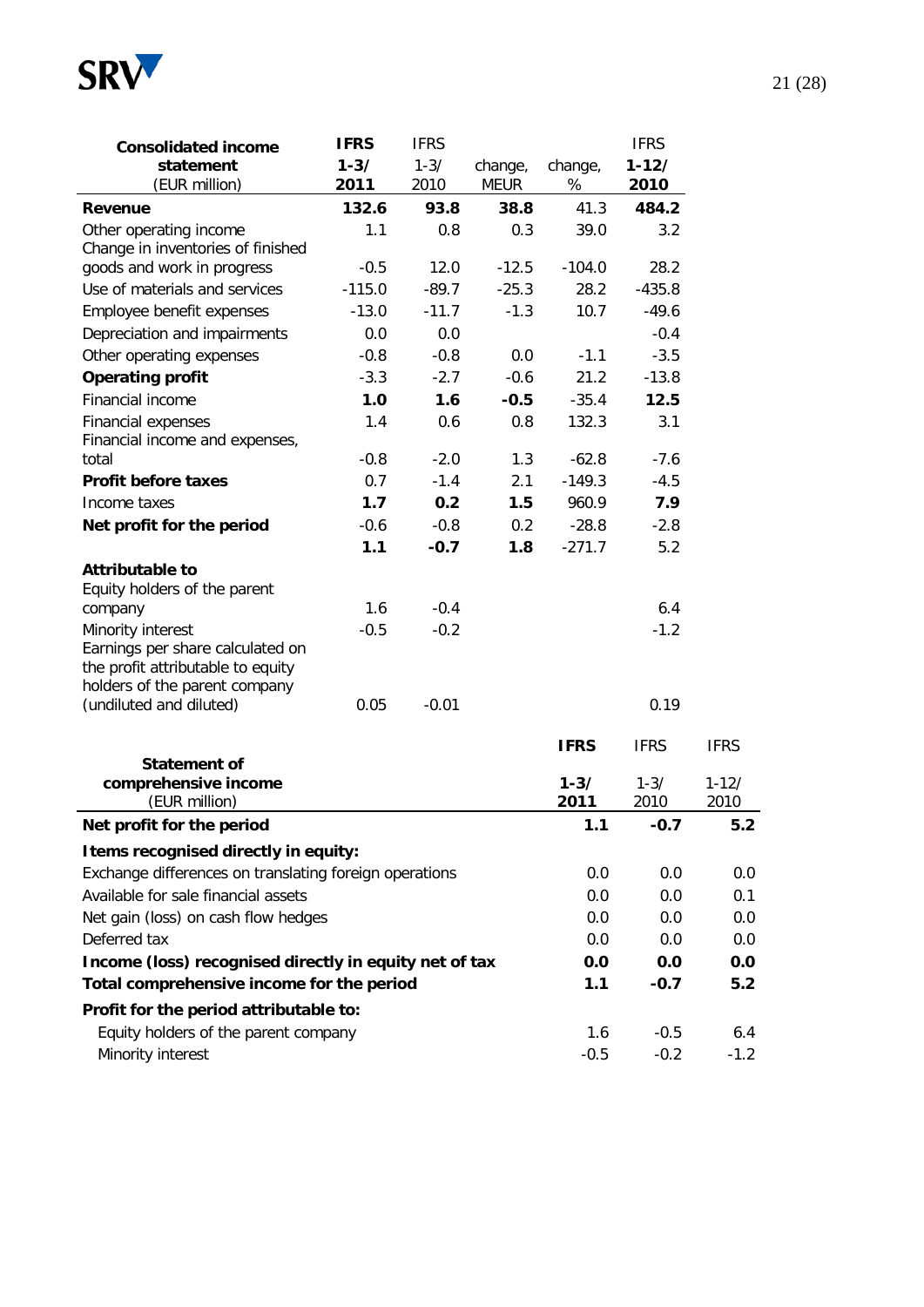

| $\%$<br>(EUR million)<br>31.3.11<br>31.3.10<br><b>ASSETS</b><br><b>Non-current assets</b><br>14.2<br>15.9<br>$-10.8$<br>Property, plant and equipment<br>Goodwill<br>1.7<br>1.7<br>0.0<br>$-16.3$<br>Other intangible assets<br>0.4<br>0.4<br>Other financial assets<br>5.6<br>4.8<br>16.7<br>Receivables<br>21.1<br>22.8<br>17.2<br>Deferred tax assets<br>5.8<br>26.2<br>4.6<br>9.2<br>48.8<br>44.7<br>Non-current assets, total<br><b>Current assets</b><br>Inventories<br>330.6<br>290.0<br>14.0<br>Trade and other receivables<br>103.0<br>85.4<br>20.5<br>1.9<br>Current tax receivables<br>3.2<br>$-40.5$<br>9.4<br>42.1<br>Cash and cash equivalents<br>6.6 | 31.12.10<br>14.0<br>1.7<br>0.4<br>5.2<br>22.8<br>5.1<br>49.2<br>324.1<br>96.0<br>1.5<br>7.1 |
|---------------------------------------------------------------------------------------------------------------------------------------------------------------------------------------------------------------------------------------------------------------------------------------------------------------------------------------------------------------------------------------------------------------------------------------------------------------------------------------------------------------------------------------------------------------------------------------------------------------------------------------------------------------------|---------------------------------------------------------------------------------------------|
|                                                                                                                                                                                                                                                                                                                                                                                                                                                                                                                                                                                                                                                                     |                                                                                             |
|                                                                                                                                                                                                                                                                                                                                                                                                                                                                                                                                                                                                                                                                     |                                                                                             |
|                                                                                                                                                                                                                                                                                                                                                                                                                                                                                                                                                                                                                                                                     |                                                                                             |
|                                                                                                                                                                                                                                                                                                                                                                                                                                                                                                                                                                                                                                                                     |                                                                                             |
|                                                                                                                                                                                                                                                                                                                                                                                                                                                                                                                                                                                                                                                                     |                                                                                             |
|                                                                                                                                                                                                                                                                                                                                                                                                                                                                                                                                                                                                                                                                     |                                                                                             |
|                                                                                                                                                                                                                                                                                                                                                                                                                                                                                                                                                                                                                                                                     |                                                                                             |
|                                                                                                                                                                                                                                                                                                                                                                                                                                                                                                                                                                                                                                                                     |                                                                                             |
|                                                                                                                                                                                                                                                                                                                                                                                                                                                                                                                                                                                                                                                                     |                                                                                             |
|                                                                                                                                                                                                                                                                                                                                                                                                                                                                                                                                                                                                                                                                     |                                                                                             |
|                                                                                                                                                                                                                                                                                                                                                                                                                                                                                                                                                                                                                                                                     |                                                                                             |
|                                                                                                                                                                                                                                                                                                                                                                                                                                                                                                                                                                                                                                                                     |                                                                                             |
|                                                                                                                                                                                                                                                                                                                                                                                                                                                                                                                                                                                                                                                                     |                                                                                             |
|                                                                                                                                                                                                                                                                                                                                                                                                                                                                                                                                                                                                                                                                     |                                                                                             |
|                                                                                                                                                                                                                                                                                                                                                                                                                                                                                                                                                                                                                                                                     |                                                                                             |
| 444.9<br>385.3<br>15.5<br><b>Current assets, total</b>                                                                                                                                                                                                                                                                                                                                                                                                                                                                                                                                                                                                              | 428.8                                                                                       |
| <b>ASSETS, TOTAL</b><br>493.7<br>430.0<br>14.8                                                                                                                                                                                                                                                                                                                                                                                                                                                                                                                                                                                                                      | 478.0                                                                                       |
|                                                                                                                                                                                                                                                                                                                                                                                                                                                                                                                                                                                                                                                                     |                                                                                             |
| <b>Consolidated balance sheet</b><br><b>IFRS</b><br><b>IFRS</b><br>change,                                                                                                                                                                                                                                                                                                                                                                                                                                                                                                                                                                                          | <b>IFRS</b>                                                                                 |
| $\%$<br>(EUR million)<br>31.3.11<br>31.3.10                                                                                                                                                                                                                                                                                                                                                                                                                                                                                                                                                                                                                         | 31.12.10                                                                                    |
| <b>EQUITY AND LIABILITIES</b>                                                                                                                                                                                                                                                                                                                                                                                                                                                                                                                                                                                                                                       |                                                                                             |
| Equity attributable to equity holders<br>of the parent company                                                                                                                                                                                                                                                                                                                                                                                                                                                                                                                                                                                                      |                                                                                             |
| 3.1<br>Share capital<br>3.1<br>0.0                                                                                                                                                                                                                                                                                                                                                                                                                                                                                                                                                                                                                                  | 3.1                                                                                         |
| Invested free equity fund<br>87.8<br>87.3<br>0.5                                                                                                                                                                                                                                                                                                                                                                                                                                                                                                                                                                                                                    | 87.8                                                                                        |
| <b>Translation differences</b><br>$-0.1$<br>$-0.1$<br>$-0.1$                                                                                                                                                                                                                                                                                                                                                                                                                                                                                                                                                                                                        | $-0.1$                                                                                      |
| $-0.1$<br>$-100.0$<br>Fair value reserve<br>0.0                                                                                                                                                                                                                                                                                                                                                                                                                                                                                                                                                                                                                     | 0.0                                                                                         |
|                                                                                                                                                                                                                                                                                                                                                                                                                                                                                                                                                                                                                                                                     |                                                                                             |
| Retained earnings<br>61.9<br>57.2<br>8.1<br>Equity attributable to equity holders                                                                                                                                                                                                                                                                                                                                                                                                                                                                                                                                                                                   | 63.8                                                                                        |
| 152.6<br>147.5<br>3.5<br>of the parent company, total                                                                                                                                                                                                                                                                                                                                                                                                                                                                                                                                                                                                               | 154.5                                                                                       |
| <b>Minority interest</b><br>2.3<br>3.5<br>$-36.3$                                                                                                                                                                                                                                                                                                                                                                                                                                                                                                                                                                                                                   | 2.7                                                                                         |
| Equity, total<br>154.8<br>151.0<br>2.5                                                                                                                                                                                                                                                                                                                                                                                                                                                                                                                                                                                                                              | 157.2                                                                                       |
| <b>Non-current liabilities</b>                                                                                                                                                                                                                                                                                                                                                                                                                                                                                                                                                                                                                                      |                                                                                             |
| Deferred tax liabilities<br>1.0<br>1.1<br>$-11.0$                                                                                                                                                                                                                                                                                                                                                                                                                                                                                                                                                                                                                   | 0.7                                                                                         |
| Provisions<br>4.1<br>4.7<br>$-14.3$                                                                                                                                                                                                                                                                                                                                                                                                                                                                                                                                                                                                                                 | 4.2                                                                                         |
| Interest-bearing liabilities<br>8.0<br>67.4<br>62.4                                                                                                                                                                                                                                                                                                                                                                                                                                                                                                                                                                                                                 | 78.8                                                                                        |
| Other liabilities<br>0.4<br>0.8<br>$-46.0$                                                                                                                                                                                                                                                                                                                                                                                                                                                                                                                                                                                                                          | 0.4                                                                                         |
| Non-current liabilities, total<br>72.8<br>69.0<br>5.6                                                                                                                                                                                                                                                                                                                                                                                                                                                                                                                                                                                                               | 84.1                                                                                        |
| <b>Current liabilities</b>                                                                                                                                                                                                                                                                                                                                                                                                                                                                                                                                                                                                                                          |                                                                                             |
| Trade and other payables<br>69.3<br>58.0<br>19.5                                                                                                                                                                                                                                                                                                                                                                                                                                                                                                                                                                                                                    | 78.6                                                                                        |
| 4.2<br>Current tax payables<br>3.5<br>19.8                                                                                                                                                                                                                                                                                                                                                                                                                                                                                                                                                                                                                          | 3.4                                                                                         |
| Provisions<br>4.1<br>$-6.2$<br>4.3                                                                                                                                                                                                                                                                                                                                                                                                                                                                                                                                                                                                                                  | 3.5                                                                                         |
| 188.4<br>30.8<br>144.1                                                                                                                                                                                                                                                                                                                                                                                                                                                                                                                                                                                                                                              |                                                                                             |
| Interest-bearing liabilities                                                                                                                                                                                                                                                                                                                                                                                                                                                                                                                                                                                                                                        |                                                                                             |
| <b>Current liabilities, total</b><br>266.0<br>210.0<br>26.7                                                                                                                                                                                                                                                                                                                                                                                                                                                                                                                                                                                                         | 151.1                                                                                       |
| Liabilities, total<br>21.5<br>338.8<br>279.0<br><b>EQUITY AND LIABILITIES</b><br>493.7<br>430.0<br>14.8                                                                                                                                                                                                                                                                                                                                                                                                                                                                                                                                                             | 236.7<br>320.8                                                                              |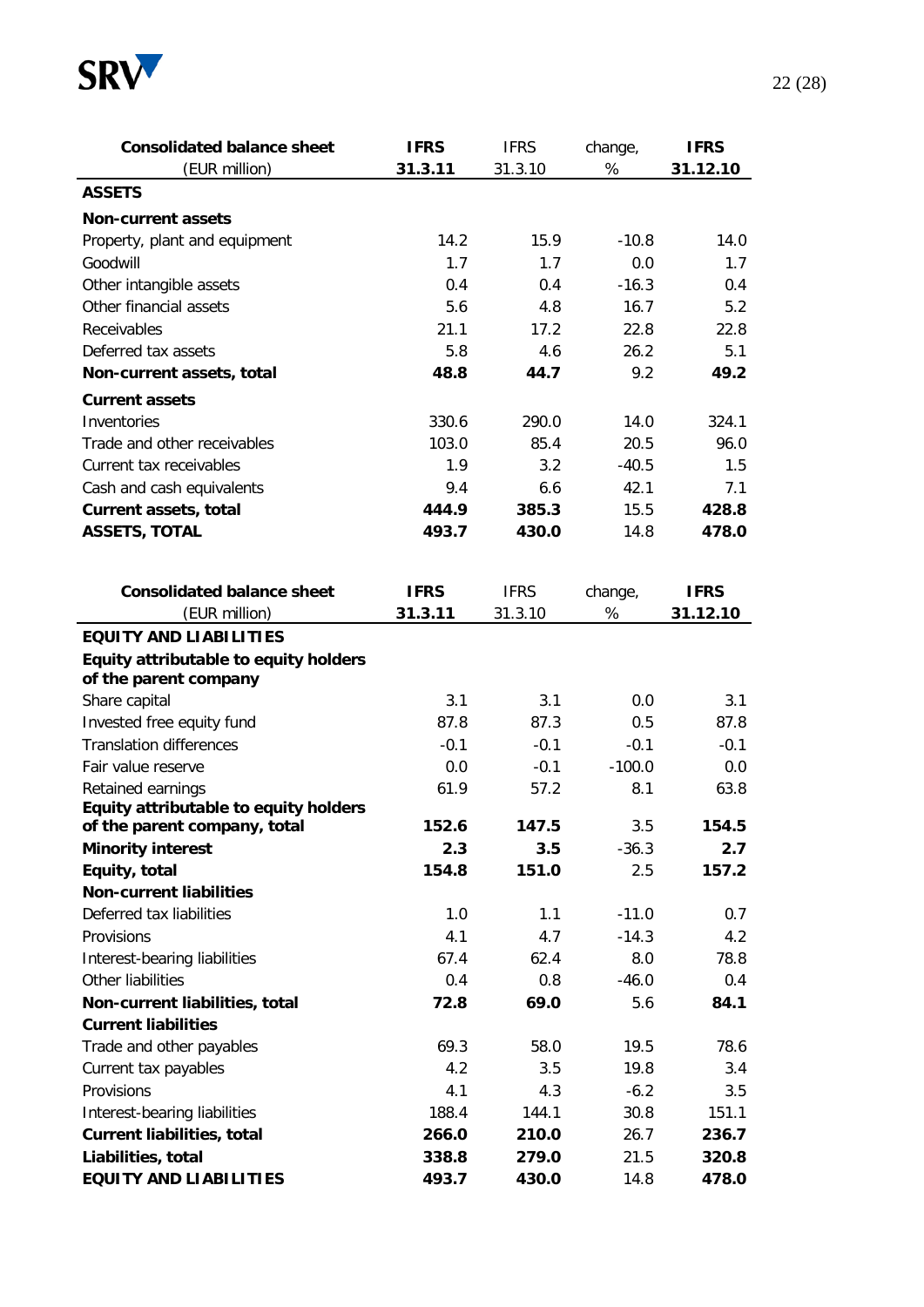

| <b>Consolidated cash flow statement</b>                  | <b>IFRS</b>   | <b>IFRS</b>   | <b>IFRS</b> |
|----------------------------------------------------------|---------------|---------------|-------------|
| (EUR million)                                            | 1-3/2011      | 1-3/2010      | 1-12/2010   |
| Cash flows from operating activities                     |               |               |             |
| Net profit for the period                                | 1.1           | $-0.7$        | 5.2         |
| Adjustments:                                             |               |               |             |
| Depreciation and impairments                             | 0.8           | 0.8           | 3.5         |
| Non-cash transactions                                    | 1.1           | 9.4           | 0.7         |
| Financial income and expenses                            | $-0.7$        | 1.4           | 4.5         |
| Capital gains on sales of tangible and intangible assets | 0.0           | 0.0           | 0.0         |
| Income taxes                                             | 0.6           | 0.8           | 2.8         |
| Adjustments, total                                       | 1.8           | 12.5          | 11.5        |
| Changes in working capital:                              |               |               |             |
| Change in loan receivables                               | $-0.5$        | $-4.7$        | $-2.7$      |
| Change in trade and other receivables                    | $-4.4$        | 6.7           | $-9.7$      |
| Change in inventories                                    | $-6.3$        | $-9.6$        | $-43.8$     |
| Change in trade and other payables                       | $-8.4$        | $-7.8$        | 21.7        |
| Changes in working capital, total                        | $-19.5$       | $-15.5$       | $-34.4$     |
| Interest paid                                            | $-2.5$        | $-1.4$        | $-7.7$      |
| Interest received                                        | 1.7           | 1.0           | 1.7         |
| Dividends received                                       | 0.0           | 0.0           | 0.1         |
| Income taxes paid                                        | $-0.6$        | $-3.0$        | $-4.2$      |
| Net cash flow from operating activities                  |               |               |             |
| Cash flows from operating activities                     | $-18.0$       | $-7.1$        | $-27.8$     |
| Cash flow from investing activities                      |               |               |             |
| Acquisition of subsidiaries, net of cash                 | 0.0           | 0.0           | $-0.3$      |
| Property, plant and equipment                            | $-1.0$        | $-0.5$        | $-1.5$      |
| Intangible assets                                        | 0.0           | 0.0           | $-0.1$      |
| Other financial assets                                   | $-0.4$        | 0.0           | $-0.4$      |
| Sale of property, plant and equipment and intangible     |               |               |             |
| assets<br>Sale of financial assets                       | 0.0           | 0.0           | 0.2         |
|                                                          | 0.0<br>$-1.4$ | 0.0<br>$-0.5$ | 0.0         |
| Net cash used in investing activities                    |               |               | $-2.2$      |
| Cash flows from financing activities                     |               |               |             |
| Proceeds from share issue                                | 6.9           | 0.0           | 14.5        |
| Proceeds from loans                                      | 0.0           | $-0.3$        | $-6.1$      |
| Repayments of loans                                      | 0.0           | 0.0           | 0.0         |
| Change in loan receivables                               | $-20.0$       | $-6.8$        | $-2.2$      |
| Change in housing corporation loans                      | 39.0          | 20.1          | 38.2        |
| Change in credit limits                                  | 0.0           | 0.0           | $-8.5$      |
| Purchase of treasury shares                              | $-4.1$        | $-4.1$        | $-4.1$      |
| Dividends paid                                           | 21.8          | 9.0           | 31.9        |
| Net cash from financing activities                       | 2.3           | 1.4           | 1.9         |
| Net change in cash and cash equivalents                  | 7.1           | 5.2           | 5.2         |
| Cash and cash equivalents at the beginning of period     | 9.4           | 6.6           | 7.1         |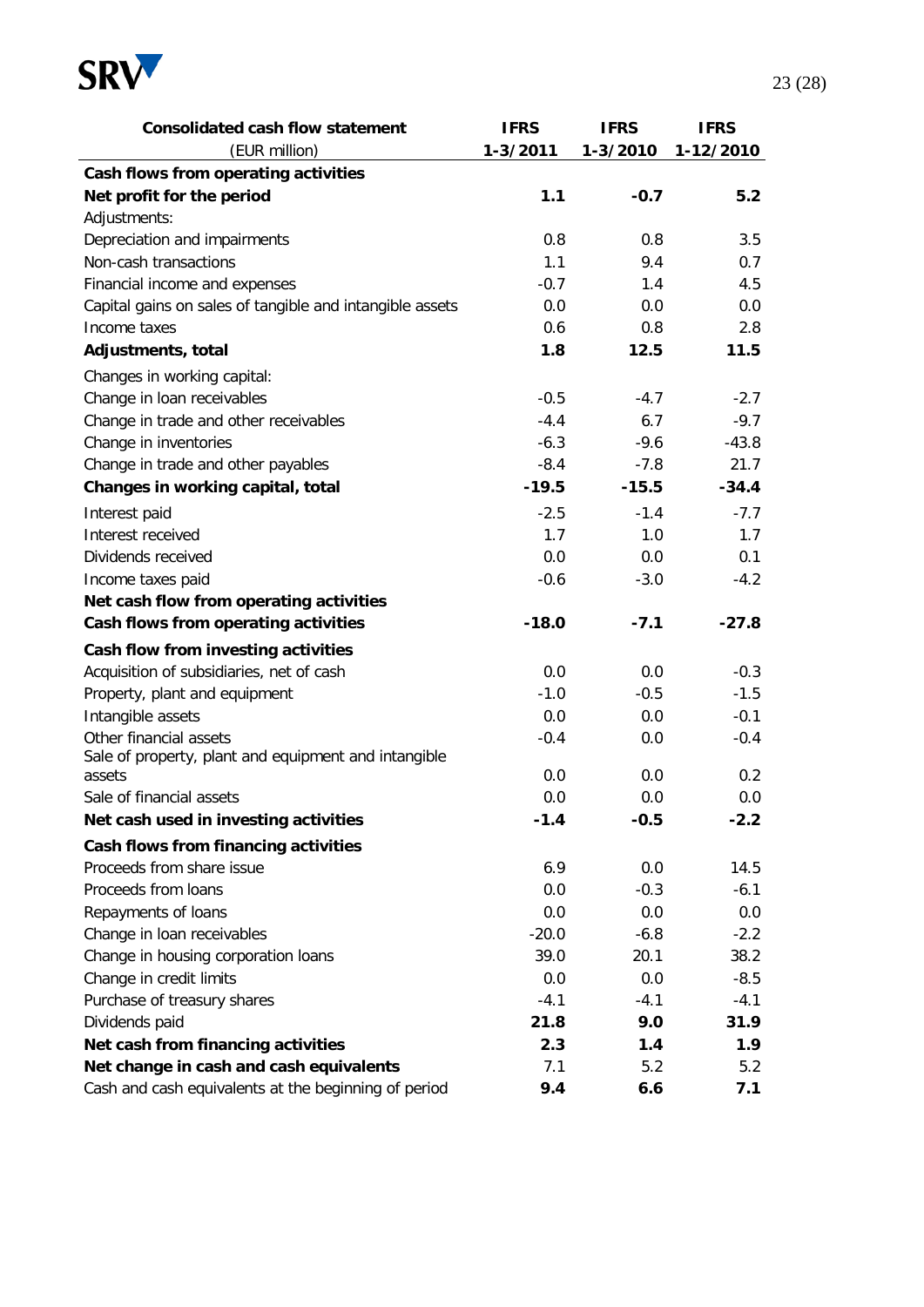

#### **Statements of changes in Group equity 1.1. - 31.3.2011**

|                                                                |                  |                                    | Equity attributable to                   |                          |                               |        |                      |                 |
|----------------------------------------------------------------|------------------|------------------------------------|------------------------------------------|--------------------------|-------------------------------|--------|----------------------|-----------------|
|                                                                |                  |                                    | the equity holders of the parent company |                          |                               |        |                      |                 |
| <b>IFRS</b><br>(EUR million)                                   | Share<br>capital | Invested<br>free<br>equity<br>fund | Trans-<br>lation<br>differ-<br>ences     | Fair<br>value<br>reserve | Retai-<br>ned<br>earning<br>S | Total  | Minority<br>interest | Total<br>equity |
| <b>Equity on 1.1.2011</b>                                      | 3.1              | 87.8                               | $-0.1$                                   | 0.0                      | 63.8                          | 154.5  | 2.7                  | 157.2           |
| <b>Total income and</b><br>expenses for the<br> financial year | 0.0              |                                    | 0.0                                      | 0.0                      | 1.6                           | 1.6    |                      |                 |
| Dividends paid                                                 |                  |                                    |                                          |                          | $-4.1$                        | $-4.1$ |                      |                 |
| Share based incentive plan                                     |                  |                                    |                                          |                          | 0.6                           | 0.6    |                      |                 |
| Purchase of treasury shares                                    |                  |                                    |                                          |                          | 0.0                           | 0.0    |                      |                 |
| Other changes                                                  |                  |                                    |                                          |                          | 0.0                           | 0.0    |                      |                 |
| <b>Equity on 31.3.2011</b>                                     | 3.1              | 87.8                               | $-0.1$                                   | 0.0                      | 61.9                          | 152.6  | 2.3                  | 154.8           |

#### **Statements of changes in Group equity 1.1. - 31.3.2010**

|                                                               |                  |                                    | Equity attributable to                   |                           |                               |        |                      |                 |
|---------------------------------------------------------------|------------------|------------------------------------|------------------------------------------|---------------------------|-------------------------------|--------|----------------------|-----------------|
|                                                               |                  |                                    | the equity holders of the parent company |                           |                               |        |                      |                 |
| <b>IFRS</b><br>(EUR million)                                  | Share<br>capital | Invested<br>free<br>equity<br>fund | Trans-<br>lation<br>differ-<br>ences     | Fair<br>value<br>reservel | Retai-<br>ned<br>earning<br>S | Total  | Minority<br>interest | Total<br>equity |
| <b>Equity on 1.1.2010</b>                                     | 3.1              | 87.3                               | $-0.1$                                   | $-0.1$                    | 69.9                          | 160.1  | 3.8                  | 163.9           |
| <b>Total income and</b><br>expenses for the<br>financial year | 0.0              | 0.0                                | 0.0                                      | 0.0                       | $-0.5$                        | $-0.5$ |                      |                 |
| Dividends paid                                                |                  |                                    |                                          |                           | $-4.1$                        | $-4.1$ |                      |                 |
| Share based incentive plan                                    |                  |                                    |                                          |                           | 0.6                           | 0.6    |                      |                 |
| Purchase of treasury shares                                   |                  |                                    |                                          |                           | $-8.5$                        | $-8.5$ |                      |                 |
| Other changes                                                 |                  |                                    |                                          |                           | $-0.2$                        | $-0.2$ |                      |                 |
| <b>Equity on 31.3.2010</b>                                    | 3.1              | 87.3                               | $-0.1$                                   | $-0.1$                    | 57.2                          | 147.5  | 3.5                  | 151.0           |

#### **Statements of changes in Group equity 1.1. - 31.12.2010**

|                                                        |                  |                                    | Equity attributable to                   |                          |                               |        |                      |                 |
|--------------------------------------------------------|------------------|------------------------------------|------------------------------------------|--------------------------|-------------------------------|--------|----------------------|-----------------|
|                                                        |                  |                                    | the equity holders of the parent company |                          |                               |        |                      |                 |
| <b>IFRS</b><br>(EUR million)                           | Share<br>capital | Invested<br>free<br>equity<br>fund | Trans-<br>lation<br>differ-<br>ences     | Fair<br>value<br>reserve | Retai-<br>ned<br>earning<br>S | Total  | Minority<br>interest | Total<br>equity |
| <b>Equity on 1.1.2010</b>                              | 3.1              | 87.3                               | $-0.1$                                   | $-0.1$                   | 69.9                          | 160.1  | 3.8                  | 163.9           |
| Total income and<br>expenses for the<br>financial year | 0.0              |                                    | 0.0                                      | 0.1                      | 6.4                           | 6.4    |                      |                 |
| Dividends paid                                         |                  |                                    |                                          |                          | $-4.1$                        | $-4.1$ |                      |                 |
| Share based incentive plan                             |                  |                                    |                                          |                          | 0.3                           | 0.3    |                      |                 |
| Purchase of treasury shares                            |                  |                                    |                                          |                          | $-8.5$                        | $-8.5$ |                      |                 |
| Other changes                                          |                  | 0.4                                |                                          |                          | $-0.3$                        | 0.2    |                      |                 |
| Equity on 31.12.2012                                   | 3.1              | 87.8                               | $-0.1$                                   | 0.0                      | 63.8                          | 154.5  | 2.7                  | 157.2           |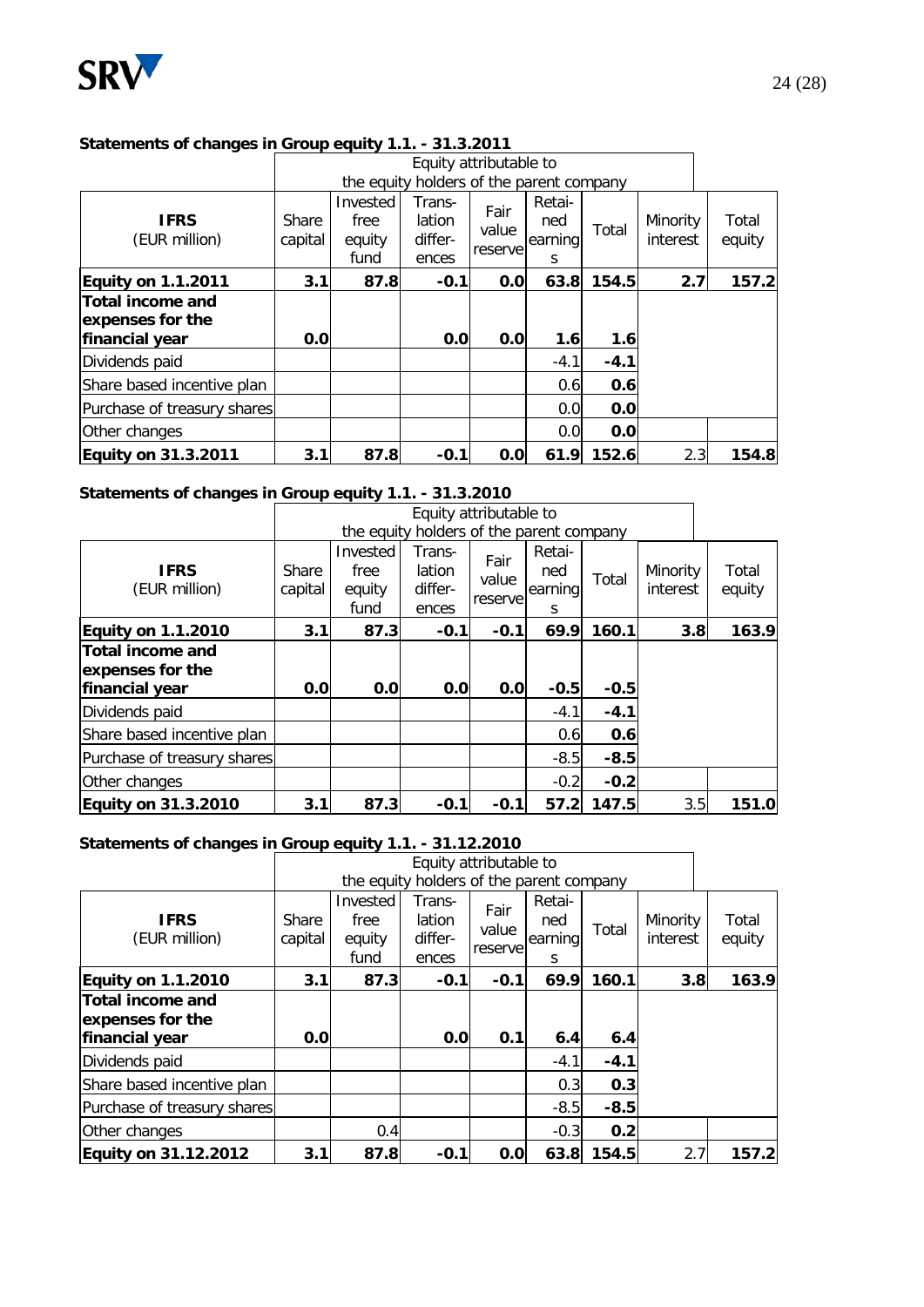

| <b>Commitments and contingent liabilities</b>            | <b>IFRS</b> | <b>IFRS</b> | change, | <b>IFRS</b> |
|----------------------------------------------------------|-------------|-------------|---------|-------------|
| EUR million                                              | 31.3.11     | 31.3.10     | %       | 31.12.10    |
| <b>Collateral given for own liabilities</b>              |             |             |         |             |
| Real estate mortgages given                              | 225.6       | 96.7        | 133.3   | 129.0       |
| Pledges given                                            | 0.0         | 0.0         |         | 0.0         |
| Other commitments                                        |             |             |         |             |
| Guarantees given for liabilities on uncompleted projects | 0.0         | 0.0         |         | 0.0         |
| Investment commitments given                             | 21.3        | 22.0        | $-3.1$  | 21.8        |
| Plots purchase commitments                               | 15.0        | 26.9        | $-44.3$ | 16.6        |

1) Real estate mortgages include the total amount of mortgages given as collateral for developer contracting housing production against the housing corporation loans of uncompleted and unsold completed projects.

| Fair and nominal values of<br>derivative instruments<br>(EUR million)                                                                                                                                                                                  | <b>IFRS</b><br>31.3.11 |             | <b>IFRS</b><br>31.3.2010 |             | <b>IFRS</b><br>31.12.10 |             |
|--------------------------------------------------------------------------------------------------------------------------------------------------------------------------------------------------------------------------------------------------------|------------------------|-------------|--------------------------|-------------|-------------------------|-------------|
|                                                                                                                                                                                                                                                        | <b>Fair Values</b>     |             | <b>Fair Values</b>       |             | <b>Fair Values</b>      |             |
| Hedge accounting not applied                                                                                                                                                                                                                           | Positive               | Negat.      | Positive                 | Negat.      | Positive                | Negat.      |
| Foreign exchange forward contracts                                                                                                                                                                                                                     | 0.0                    | 0.0         | 0.0                      | 0.0         | 0.0                     | 0.0         |
| Interest rate swaps                                                                                                                                                                                                                                    | 0.0                    | 0.4         | 0.0                      | 1.5         | 0.0                     | 1.3         |
|                                                                                                                                                                                                                                                        |                        | <b>IFRS</b> |                          | <b>IFRS</b> |                         | <b>IFRS</b> |
|                                                                                                                                                                                                                                                        |                        | 3/2011      |                          | 3/2010      |                         | 12/2010     |
| Nominal values of derivative<br><b>instruments</b>                                                                                                                                                                                                     |                        |             |                          |             |                         |             |
| Foreign exchange forward contracts                                                                                                                                                                                                                     |                        | 0.0         |                          | 0.0         |                         | 0.0         |
| Interest rate swaps<br>$\sim$ . The contract of the contract of the contract of the contract of the contract of the contract of the contract of the contract of the contract of the contract of the contract of the contract of the contract of the co |                        | 50.0        |                          | 63.4        |                         | 63.4        |

The fair values of derivative instruments are based on market prices at the end of the reporting period. Open foreign exchange forward contracts are hedging the financing cash flow.

### **2. Group and Segment information by quarter**

| <b>SRV Group</b>                                   | <b>IFRS</b> | <b>IFRS</b> | <b>IFRS</b> | <b>IFRS</b> | <b>IFRS</b> |
|----------------------------------------------------|-------------|-------------|-------------|-------------|-------------|
| (EUR million)                                      | $1 - 3/11$  | 10-12/10    | $7 - 9/10$  | $4 - 6/10$  | $1 - 3/10$  |
| Revenue                                            | 132.6       | 157.9       | 115.2       | 117.3       | 93.8        |
| Operating profit<br>Financial income and expenses, | 1.0         | 5.9         | 3.5         | 1.5         | 1.6         |
| total                                              | 0.7         | $-1.8$      | 0.3         | $-1.6$      | $-1.4$      |
| Profit before taxes                                | 1.7         | 4.1         | 3.8         | $-0.1$      | 0.2         |
| Order backlog <sup>1)</sup>                        | 702.2       | 594.5       | 604.6       | 604.4       | 530.0       |
| New agreements                                     | 220.2       | 120.1       | 112.6       | 186.7       | 140.6       |
| Earnings per share, eur                            | 0.05        | 0.10        | 0.08        | 0.02        | $-0.01$     |
| Equity per share, eur $1$ )                        | 4.49        | 4.56        | 4.47        | 4.38        | 4.36        |
| Share price, eur $1$                               | 6.75        | 6.63        | 6.14        | 6.16        | 6.41        |
| Equity ratio, $%$ <sup>1)</sup>                    | 33.2        | 35.2        | 35.1        | 35.1        | 37.0        |
| Net interest bearing debt <sup>1)</sup>            | 246.4       | 222.8       | 229.7       | 217.2       | 199.8       |
| Gearing, $%$ <sup>1)</sup>                         | 159.1       | 141.7       | 147.9       | 142.7       | 132.3       |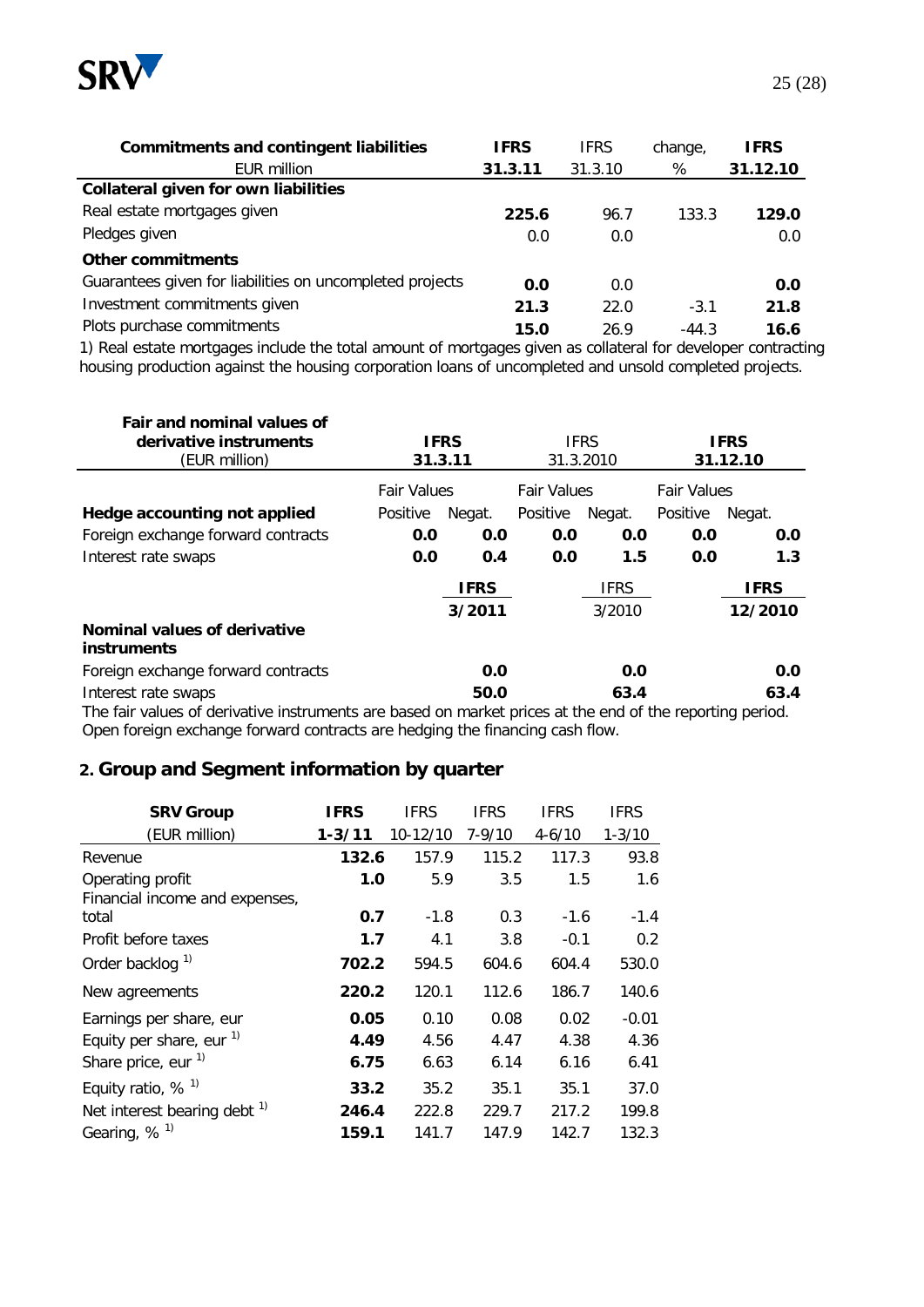

| Revenue                  | <b>IFRS</b> | <b>IFRS</b> | <b>IFRS</b> | <b>IFRS</b> | <b>IFRS</b> |
|--------------------------|-------------|-------------|-------------|-------------|-------------|
| (EUR million)            | $1 - 3/11$  | 10-12/10    | $7 - 9/10$  | $4 - 6/10$  | $1 - 3/10$  |
| Domestic operations      | 123.9       | 147.3       | 109.5       | 112.5       | 93.0        |
| - business construction  | 75.3        | 98.9        | 94.2        | 91.1        | 68.9        |
| - housing construction   | 48.8        | 48.5        | 15.3        | 21.5        | 24.1        |
| International operations | 8.4         | 10.5        | 5.7         | 4.7         | 0.7         |
| <b>Other Operations</b>  | 3.3         | 2.8         | 2.5         | 2.5         | 2.5         |
| Eliminations             | $-3.0$      | $-2.7$      | $-2.5$      | $-2.5$      | $-2.5$      |
| Group, total             | 132.6       | 157.9       | 115.2       | 117.3       | 93.8        |
| <b>Operating profit</b>  | <b>IFRS</b> | <b>IFRS</b> | <b>IFRS</b> | <b>IFRS</b> | <b>IFRS</b> |
| (EUR million)            | $1 - 3/11$  | 10-12/10    | $7 - 9/10$  | $4 - 6/10$  | $1 - 3/10$  |
| Domestic operations      | 4.4         | 8.4         | 5.8         | 5.4         | 6.7         |
| International operations | $-2.4$      | $-0.7$      | $-1.2$      | $-2.2$      | $-3.9$      |
| <b>Other Operations</b>  | $-1.0$      | $-2.0$      | $-1.1$      | $-1.6$      | $-1.2$      |
| Eliminations             | 0.0         | 0.2         | 0.0         | $-0.1$      | $-0.1$      |
| Group, total             | 1.0         | 5.9         | 3.5         | 1.5         | 1.6         |
| <b>Operating profit</b>  | <b>IFRS</b> | <b>IFRS</b> | <b>IFRS</b> | <b>IFRS</b> | <b>IFRS</b> |
| (%)                      | $1 - 3/11$  | 10-12/10    | $7 - 9/10$  | $4 - 6/10$  | $1 - 3/10$  |
| Domestic operations      | 3.5         | 5.7         | 5.3         | 4.8         | 7.2         |
| International operations | $-28.4$     | $-7.1$      | $-21.0$     | $-46.9$     | $-517.7$    |
| Group, total             | 0.8         | 3.7         | 3.0         | 1.3         | 1.7         |
| Order backlog            | <b>IFRS</b> | <b>IFRS</b> | <b>IFRS</b> | <b>IFRS</b> | <b>IFRS</b> |
| (EUR million)            | 31.3.11     | 31.12.10    | 30.9.10     | 30.6.10     | 31.3.10     |
| Domestic operations      | 589.8       | 574.5       | 581.2       | 578.6       | 506.1       |
| - business construction  | 277.7       | 271.6       | 363.9       | 388.5       | 365.9       |
| - housing construction   | 312.0       | 302.9       | 217.2       | 190.1       | 140.2       |
| International operations | 112.4       | 20.0        | 23.4        | 25.7        | 24.0        |
| Group, total             | 702.2       | 594.5       | 604.6       | 604.4       | 530.0       |
| - sold order backlog     | 569         | 442         | 443         | 426         | 389         |
| - unsold order backlog   | 133         | 153         | 162         | 178         | 141         |
| <b>Invested capital</b>  | <b>IFRS</b> | <b>IFRS</b> | <b>IFRS</b> | <b>IFRS</b> | <b>IFRS</b> |
| (EUR million)            | 31.3.11     | 31.12.10    | 30.9.10     | 30.6.10     | 31.3.10     |
| Domestic operations      | 215.6       | 179.7       | 206.9       | 203.5       | 177.8       |
| International operations | 182.7       | 185.4       | 175.3       | 177.2       | 173.6       |
| Other and eliminations   | 12.3        | 22.0        | 8.2         | 4.2         | 6.0         |
| Group, total             | 410.6       | 387.1       | 390.3       | 384.9       | 357.5       |

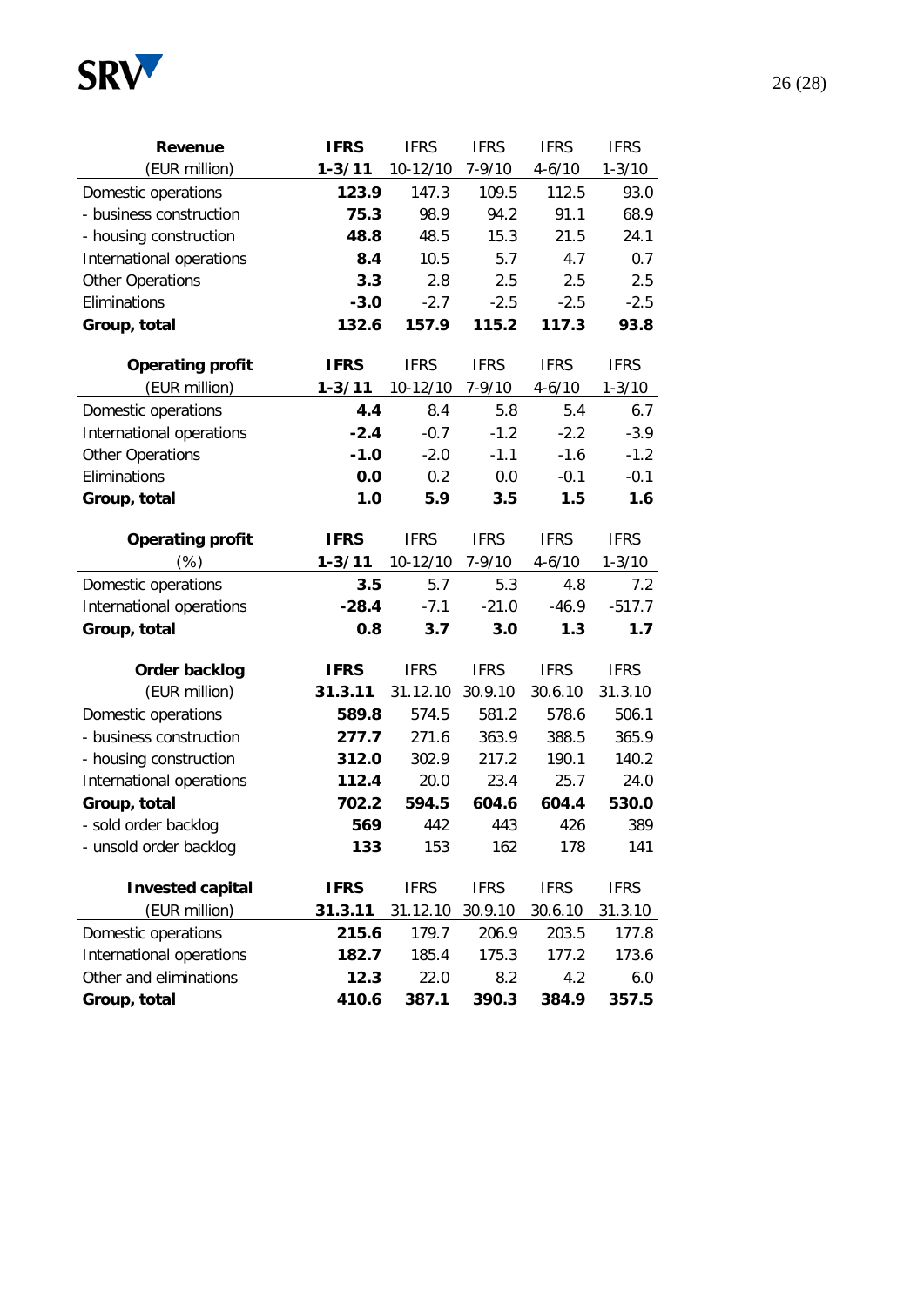

| <b>Residential production</b>    | <b>IFRS</b> | IFRS         | <b>IFRS</b> | IFRS       | <b>IFRS</b> |
|----------------------------------|-------------|--------------|-------------|------------|-------------|
| in Finland (units)               | $1 - 3/11$  | $10 - 12/10$ | 7-9/10      | $4 - 6/10$ | $1 - 3/10$  |
| Developer contracting            |             |              |             |            |             |
| Start-ups                        | 122         | 133          | 110         | 300        | ∩           |
| Sold                             | 147         | 163          | 164         | 102        | 95          |
| Completed <sup>1)</sup>          | 67          | 171          | 14          | 0          | 16          |
| Completed and unsold 1)          | 86          | 137          | 90          | 105        | 138         |
| Under construction <sup>1)</sup> | 1956        | 1629         | 1 183       | 1 0 6 4    | 996         |
| - negotiation and construction   |             |              |             |            |             |
| contracts $1$                    | 1 2 9 6     | 1 0 2 4      | 540         | 517        | 749         |
| - developer contracting $1$      | 660         | 605          | 643         | 547        | 247         |
| - of which unsold <sup>1)</sup>  | 310         | 284          | 361         | 400        | 169         |

1) at the end of the period

## **3. Segment information**

| <b>Assets</b>                          | <b>IFRS</b> | <b>IFRS</b> | change,     | change, | <b>IFRS</b> |
|----------------------------------------|-------------|-------------|-------------|---------|-------------|
| (EUR million)                          | 31.3.11     | 31.3.10     | <b>MEUR</b> | %       | 31.12.10    |
| Domestic operations                    | 283.5       | 237.9       | 45.6        | 19.2    | 273.6       |
| International operations               | 189.2       | 178.4       | 10.8        | 6.1     | 189.7       |
| <b>Other Operations</b>                | 285.2       | 214.8       | 70.4        | 32.8    | 230.0       |
| Eliminations                           | $-264.2$    | $-201.0$    | $-63.1$     |         | $-215.4$    |
| Group, total                           | 493.7       | 430.0       | 63.7        | 14.8    | 478.0       |
| <b>Liabilities</b>                     | <b>IFRS</b> | <b>IFRS</b> | change,     | change, | <b>IFRS</b> |
| (EUR million)                          | 31.3.11     | 31.3.10     | <b>MEUR</b> | %       | 31.12.10    |
| Domestic operations                    | 239.4       | 198.8       | 40.5        | 20.4    | 217.2       |
| International operations               | 198.8       | 183.0       | 15.8        | 8.6     | 196.3       |
| Other Operations                       | 149.6       | 103.2       | 46.4        | 44.9    | 109.1       |
| Eliminations                           | $-248.9$    | $-206.1$    | $-42.8$     |         | $-202.0$    |
| Group, total                           | 338.8       | 279.0       | 59.9        | 21.5    | 320.8       |
| <b>Invested capital</b>                | <b>IFRS</b> | <b>IFRS</b> | change,     | change, | <b>IFRS</b> |
| (EUR million)                          | 31.3.11     | 31.3.10     | <b>MEUR</b> | %       | 31.12.10    |
| Domestic operations                    | 215.6       | 177.8       | 37.8        | 21.3    | 179.7       |
| International operations               | 182.7       | 173.6       | 9.1         | 5.2     | 185.4       |
| Other and eliminations                 | 12.3        | 6.0         | 6.3         | 104.0   | 22.0        |
| Group, total                           | 410.6       | 357.5       | 53.1        | 14.9    | 387.1       |
| Return on investment,                  | <b>IFRS</b> | <b>IFRS</b> | <b>IFRS</b> |         |             |
| %                                      | $1 - 3/11$  | $1 - 3/10$  | $1 - 12/10$ |         |             |
| Domestic operations <sup>1)</sup>      | 10.0        | 16.2        | 15.3        |         |             |
| International operations <sup>1)</sup> | $-3.2$      | $-8.0$      | $-3.2$      |         |             |
| Group, total <sup>1)</sup>             | 2.5         | 2.5         | 4.1         |         |             |